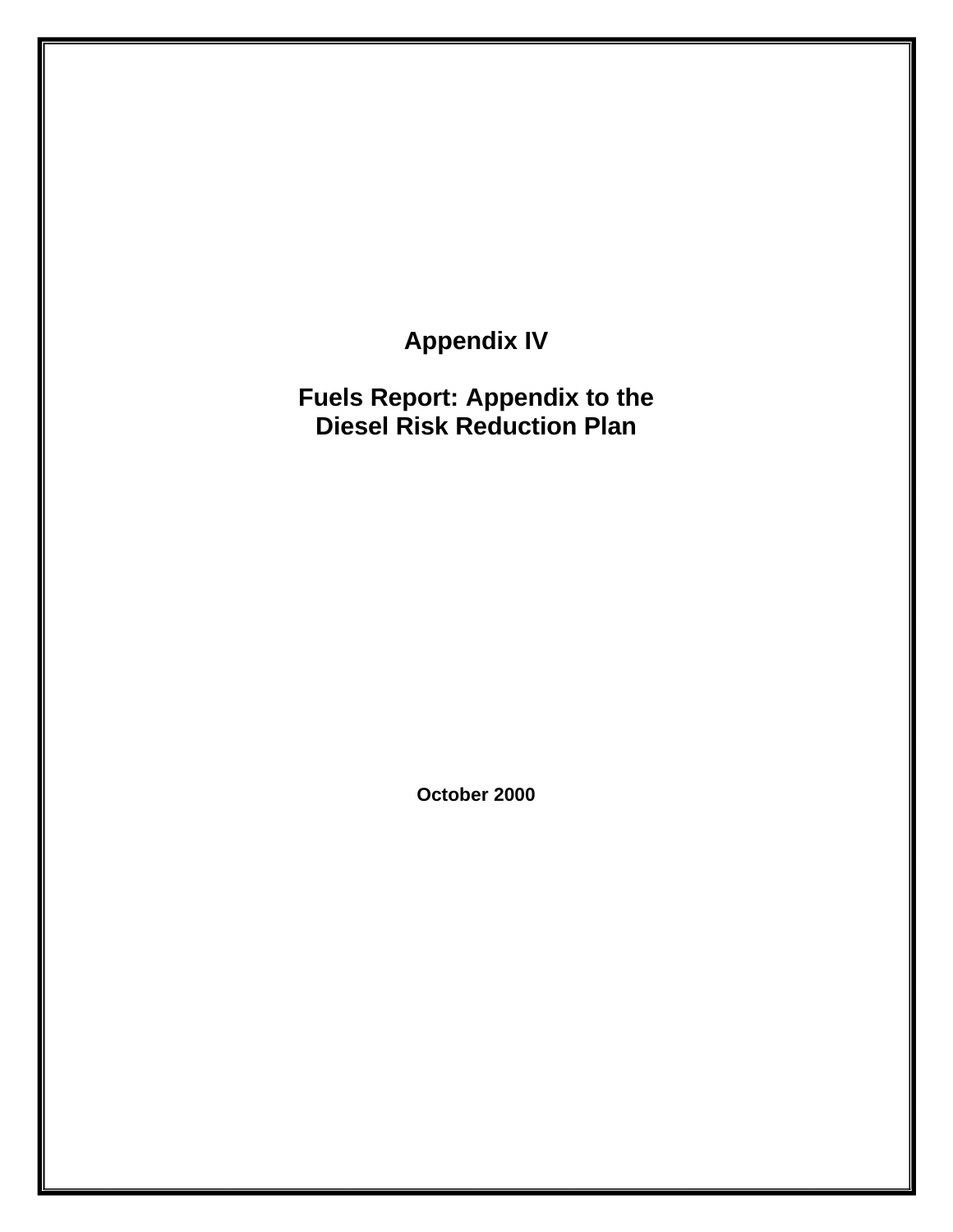# **TABLE OF CONTENTS**

|      | <b>Contents</b>                                                             | Page |
|------|-----------------------------------------------------------------------------|------|
| I.   |                                                                             |      |
| II.  | Α.<br>B.                                                                    |      |
|      | C.                                                                          |      |
| III. | Α.<br>2. Impact of Sulfur on After-Treatment Technology 12<br>B<br>3.<br>C. |      |
| IV.  | А.<br>Β.                                                                    |      |
| V.   | А.                                                                          |      |
| VI.  | Α.<br>B.<br>C.<br>D.                                                        |      |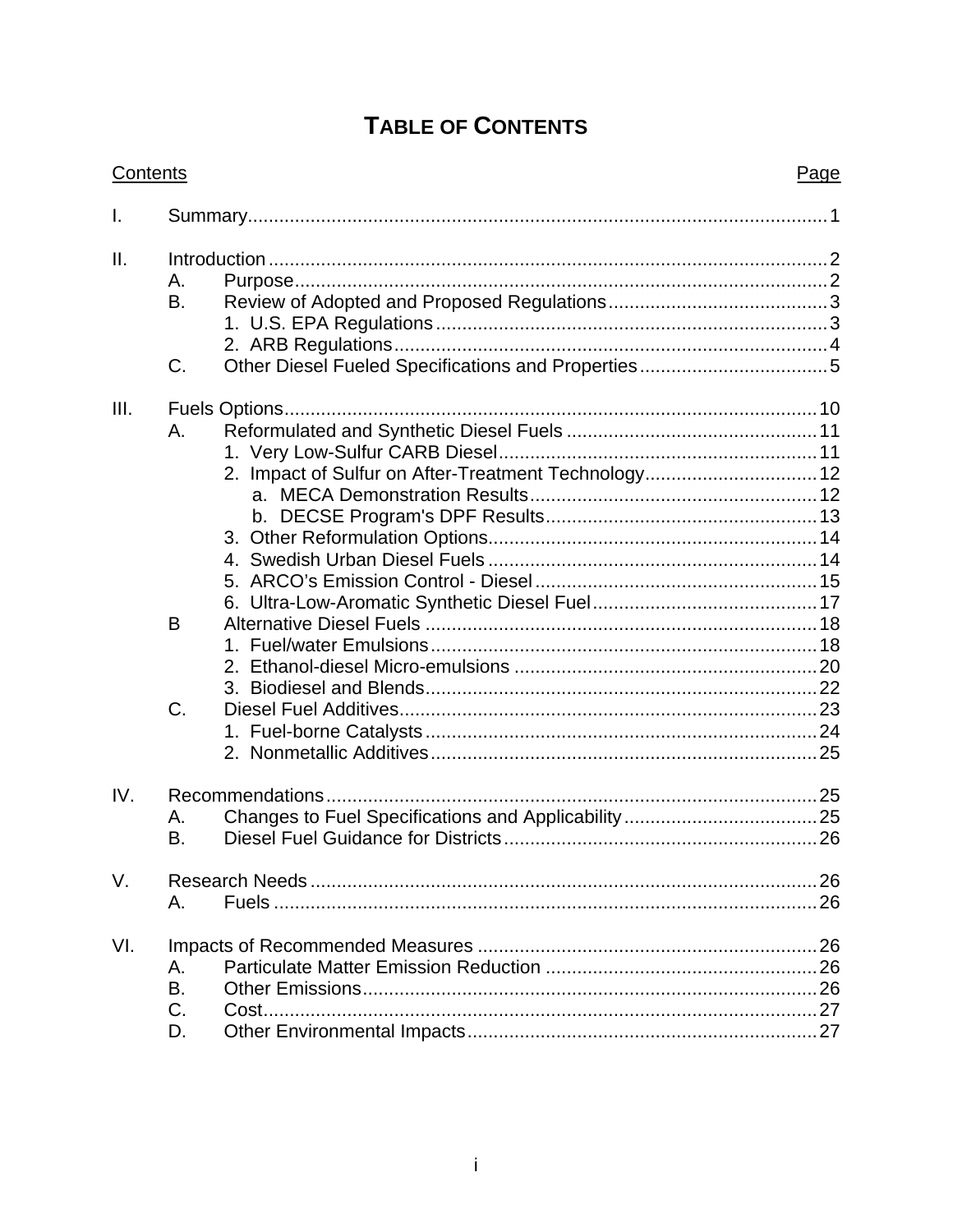# **TABLE OF CONTENTS (cont.)**

|               | Contents                                                                 | Page |
|---------------|--------------------------------------------------------------------------|------|
| VII.          |                                                                          |      |
| <b>Tables</b> |                                                                          |      |
|               |                                                                          |      |
|               | Summary of Public Alternative Formulation and                            |      |
|               | Abbreviated Table of ASTM D 975 Requirements for Grade Low Sulfur Fuels7 |      |
|               |                                                                          |      |
|               | Fuel Sulfur Content, Predicted Engine-Out Sulfur Compound                |      |
|               |                                                                          |      |
|               |                                                                          |      |
|               |                                                                          |      |
|               |                                                                          |      |
|               |                                                                          |      |
|               |                                                                          |      |
|               |                                                                          |      |
|               | Averaged Preliminary Results from Current EC-D Test Program  16          |      |
|               |                                                                          |      |
|               | Averaged Properties of Three F-T Test Fuels and                          |      |
|               | Summary of Chassis Dynamometer Emission Results                          |      |
|               |                                                                          |      |
|               |                                                                          |      |
|               |                                                                          |      |
|               | <b>Emissions and Emission Reductions from Chassis Testing</b>            |      |
|               |                                                                          |      |
|               |                                                                          |      |
|               | Potential Emission Benefits of Biodiesel and                             |      |
|               |                                                                          |      |
|               |                                                                          |      |

Figure

Figure - Diesel Fuel Correlation of Total Aromatic Content, Density and Viscosity .........8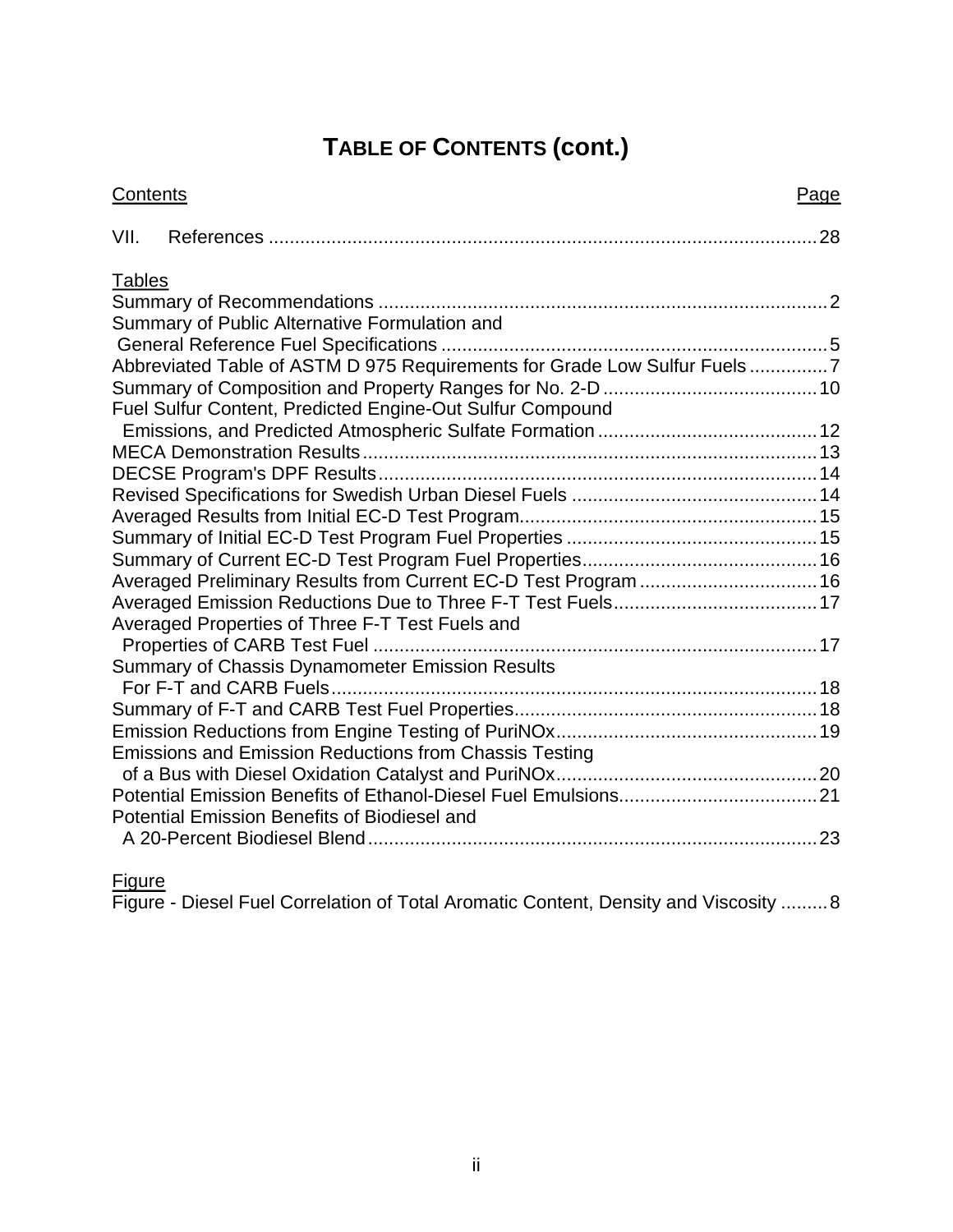## **I. SUMMARY**

This report addresses the need for and the appropriate degree of regulation of diesel-engine fuel for the control of diesel particulate matter (PM) from diesel-fueled engines. Diesel PM from diesel-fueled engines was identified by the Air Resources Board (ARB or Board) as a toxic air contaminant (TAC) in 1998.

All diesel fuel sold or supplied in California for motor-vehicle use (CARB Diesel) must have a sulfur content of 500 ppmw or less (13 CCR 2281). In addition, the average aromatic hydrocarbon content of CARB Diesel, except that produced by California small refiners, must not exceed 10 percent by volume, unless the fuel is produced as an ARB-certified alternative formulation (13 CCR 2282). The ARB has certified a total of 25 alternative formulations.

Reducing sulfur levels from the CARB Diesel average sulfur content of 141 ppmw to 15 ppmw in the absence of exhaust after-treatment, is expected to have an impact on diesel PM emissions equal to a FTP-cycle specific emission reduction of about 0.004 g/bhp-hr. More importantly, improved after-treatment control efficiency (to over 90 percent control of diesel PM emissions) has been consistently demonstrated with very low-sulfur diesel fuel. Very low-sulfur fuel would allow after-treatment manufacturers to use more highly active catalysts, which operate effectively at lower temperatures and have a broader range of vehicle applications.

In February of 2000, the ARB approved a Fleet Rule for Urban Transit Bus Operators (13 CCR 1956.2). Beginning July 1, 2002, transit agencies shall not operate diesel buses on diesel fuel with a sulfur content in excess of 15 ppmw. ARB staff has estimated an incremental refining cost of less than \$0.05-per-gallon to produce this fuel.

The United States Environmental Protection Agency (U.S. EPA) has published proposed regulations which would require that all diesel fuel sold for use in on-road vehicles have a sulfur content no greater than 15 ppmw, beginning June 1, 2006. U.S. EPA estimates that the overall cost, associated with lowering the sulfur cap from the current level of 500 ppmw to the proposed level of 15 ppmw, would be approximately \$0.03 to \$0.04 per gallon.

Alternative diesel fuels, such as water-in-fuel emulsions, have demonstrated great promise for reducing diesel PM and other emissions from diesel engines. While there is uncertainty in the emission-reduction potential of these fuels versus CARB Diesel, diesel PM emission reductions of over 20 percent have been demonstrated in comparison testing with other diesel fuels. An appropriately optimized emulsion of water in CARB Diesel should result in significant diesel PM and other emission reductions versus CARB Diesel alone. The use of alternative diesel fuels to achieve emission reductions is best suited for application to fleets, stationary engines, and equipment, which have access to a centralized fueling station.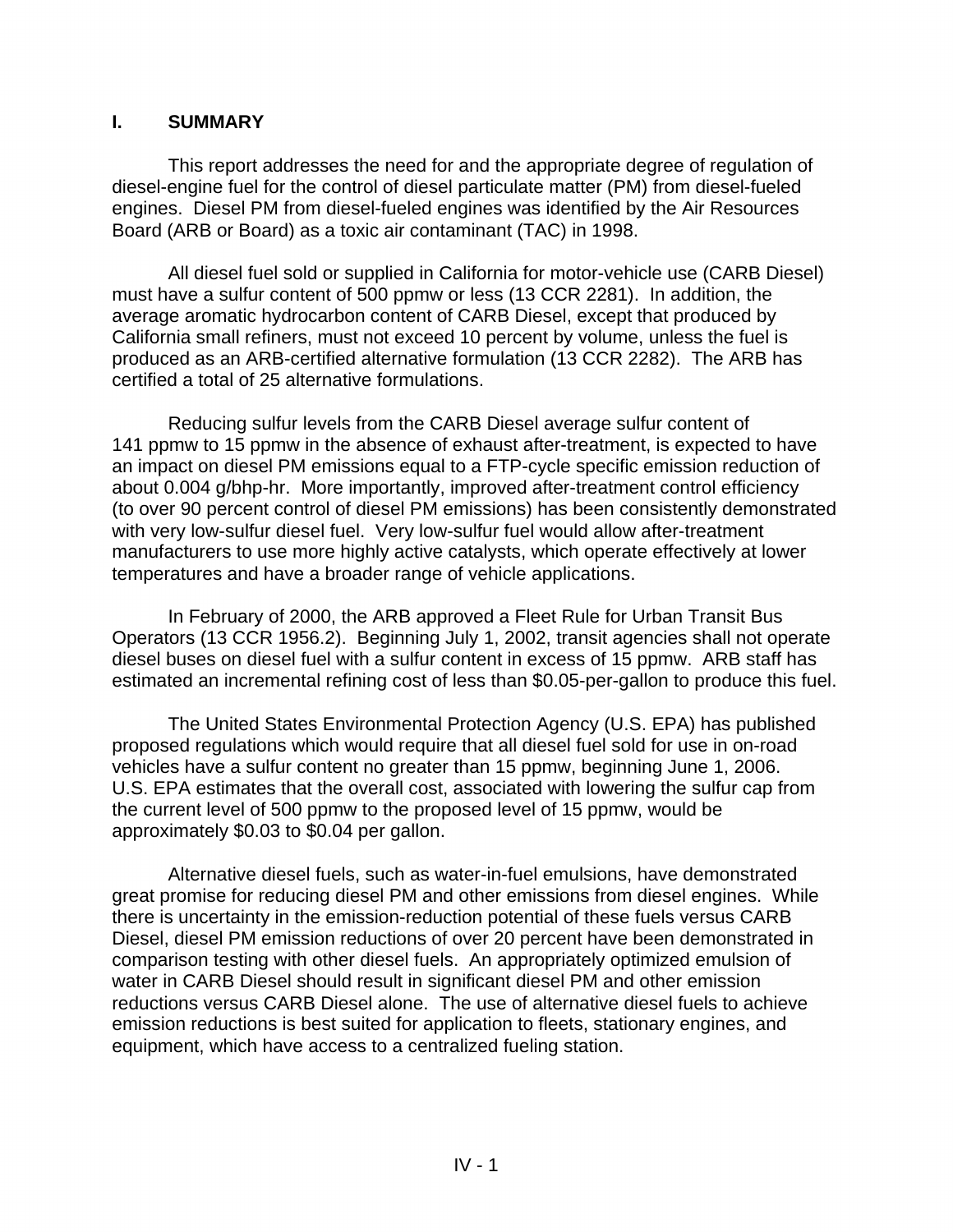To be consistent with U.S. EPA and to enable after-treatment control technologies for off-road and stationary diesel engines; the ARB should adopt a regulation in 2001, which would require very low-sulfur  $(< 15$  ppmw S) CARB Diesel for all on-road, off-road, and stationary engines statewide, effective in 2006. In the regulatory development process, the ARB staff will investigate the feasibility of an earlier implementation date. Also, guidance on diesel fuel options and associated emission reductions should be developed to assist local districts in their permitting of fleets and equipment.

| Recommendation        | Emission Reduction (%)  |         | Incremental                  | Implementation |  |  |  |
|-----------------------|-------------------------|---------|------------------------------|----------------|--|--|--|
|                       | Diesel PM<br><b>NOx</b> |         | $Cost (\sqrt{5}/\sqrt{gal})$ | or Issue Date  |  |  |  |
| ∥ Very low-sulfur     | $> 90*$                 | $> 80*$ | < 0.05                       | 2006 ***       |  |  |  |
| $\vert$ (< 15 ppmw S) |                         |         |                              |                |  |  |  |
| Diesel Fuel Guidance  | $20**$                  | $10**$  | $0.18**$                     | ****<br>2001   |  |  |  |

#### **Summary of Recommendations**

\* Emission reductions with after-treatment.<br>\*\* Fetimeted for emulgions of water in CARE

\*\* Estimated for emulsions of water in CARB Diesel.<br>\*\*\* Warehouse ultur CARB Diesel to be considered at A

\*\*\* Very low-sulfur CARB Diesel to be considered at ARB hearing in 2001.

Guidance for districts' use to be approved and issued by ARB in 2001.

## **II. INTRODUCTION**

#### A. Purpose

24 x 10<sup>-4</sup>  $\mu$ g<sup>-1</sup> -m<sup>3</sup>). Resolution 98-35 also directs ARB staff to begin the risk In 1998, diesel PM was identified by the Board as a TAC in accordance with Division 26, Part 2, Chapter 3.5, Article 3 (section 39660 et seq.) of the California Health and Safety Code (H&SC). Board Resolution 98-35, identifies an estimated range of lifetime excess lung-cancer risk, associated with diesel PM inhalation, of 1.3 x  $10^{-4}$  to 2.4 x  $10^{-3}$  per microgram diesel PM per cubic meter of air exposure (1.3 to management process for diesel PM and other potentially harmful pollutants from diesel-fueled engines.

Article 4 (H&SC section 39665) directs the executive officer of the ARB to prepare a report on the need and appropriate degree of regulation for each substance determined to be a TAC. H&SC section 39667 directs the ARB to consider the adoption of regulations specifying the content of motor vehicle fuel to achieve the maximum possible reduction in public exposure to TACs; and further provides that the regulations may include the modification, removal, or substitution of vehicle fuel or fuel additives. This report addresses the appropriate degree of regulation of diesel-engine fuel for the control of diesel PM.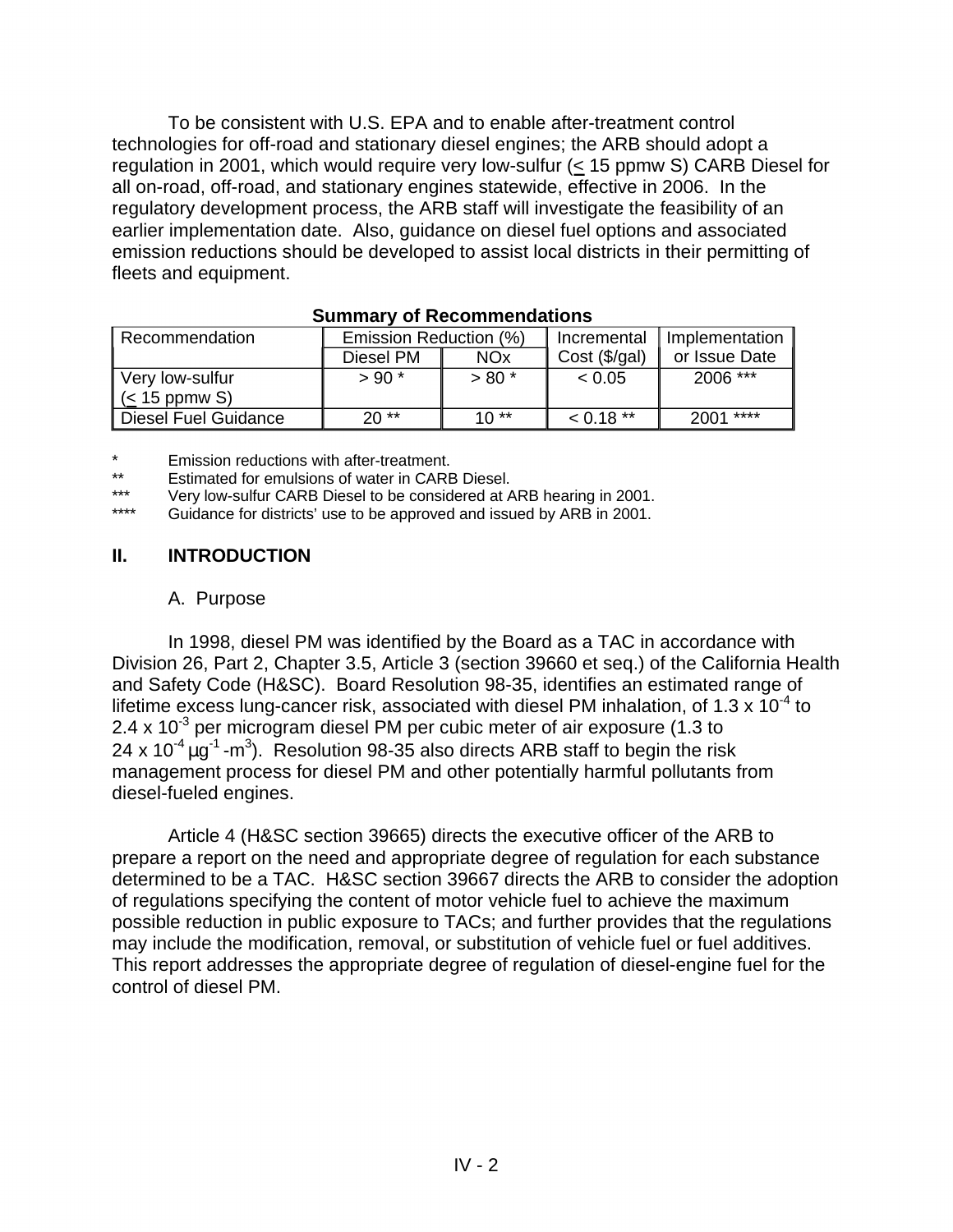- B. Review of Adopted and Proposed Regulations
	- 1. U.S. EPA Regulations

All diesel fuels, Grades 1-D and 2-D, and all fuel additives for on-road motor-vehicle use must be registered in accordance with 40 CFR Part 79 – Registration of Fuels and Fuel Additives. The registration requirements for diesel fuels apply to fuels composed of more than 50 percent diesel fuel by volume and their associated fuel additives. As provided in 40 CFR 79.56, manufacturers may enroll a fuel or fuel additive in a group of similar fuels and fuel additives through submission of jointly-sponsored testing and analysis, conducted on a product which is representative of all products in that group. The general grouping categories are baseline, non-baseline, and atypical.

The baseline diesel fuel category is comprised of a single group, represented by diesel base fuel specified in 40 CFR 79.55(c). Fuel additives are categorized as mixed with diesel base fuel. The baseline category is defined as fuels possessing the characteristics of diesel fuel as specified by ASTM D 975-93 and derived only from conventional petroleum, heavy oil deposits, coal, tar sands, or oil sands. Baseline category fuels may contain no elements other than carbon, hydrogen, oxygen, nitrogen, and sulfur; and the oxygen content must be less than 1.0 percent by weight. Fuels and fuel groups in the non-baseline diesel fuel category are derived from sources other than those listed for the baseline category or contain 1.0 percent or more oxygen by weight, or both. Fuels and fuel groups in the atypical diesel fuel category contain one or more elements other than carbon, hydrogen, oxygen, nitrogen, and sulfur.

U.S. EPA regulation (40 CFR 80.29) prohibits the sale or supply of diesel fuel for use in on-road motor vehicles, unless the diesel fuel has a sulfur content, by weight, no greater than 500 parts per million (ppmw). In addition, the regulation prohibits on-road motor-vehicle diesel fuel, unless the diesel fuel has a cetane index of at least 40 or has an aromatic hydrocarbon content of no greater than 35 percent by volume (vol. %). All on-road motor-vehicle diesel fuel sold or supplied in the United States, except in Alaska, must comply with these requirements. Diesel fuel, not intended for on-road motor-vehicle use, must contain dye solvent red 164.

On May 13, 1999, in anticipation of Tier 2 emission standards for passenger cars and light trucks, U.S. EPA published its Advance Notice of Proposed Rulemaking (ANPRM) – Control of Diesel Fuel Quality (Federal Register pp. 26142-26158). The ANPRM solicited comment on all potentially beneficial diesel fuel quality changes, but pointed to fuel desulfurization for the purpose of enabling new engine and after-treatment technologies that are sensitive to sulfur compounds in the exhaust stream. For example, oxidation catalysts, which are a proven technology already in widespread use on diesel engines, promote the conversion of oxides of sulfur (SOx) to particulate sulfates. The recently developed continuously regenerating diesel PM filter has shown considerable promise for light-duty diesel applications due to its ability to regenerate even at fairly low exhaust temperatures. However, these systems are fairly intolerant of fuel sulfur and are effectively limited to use with diesel fuel of less than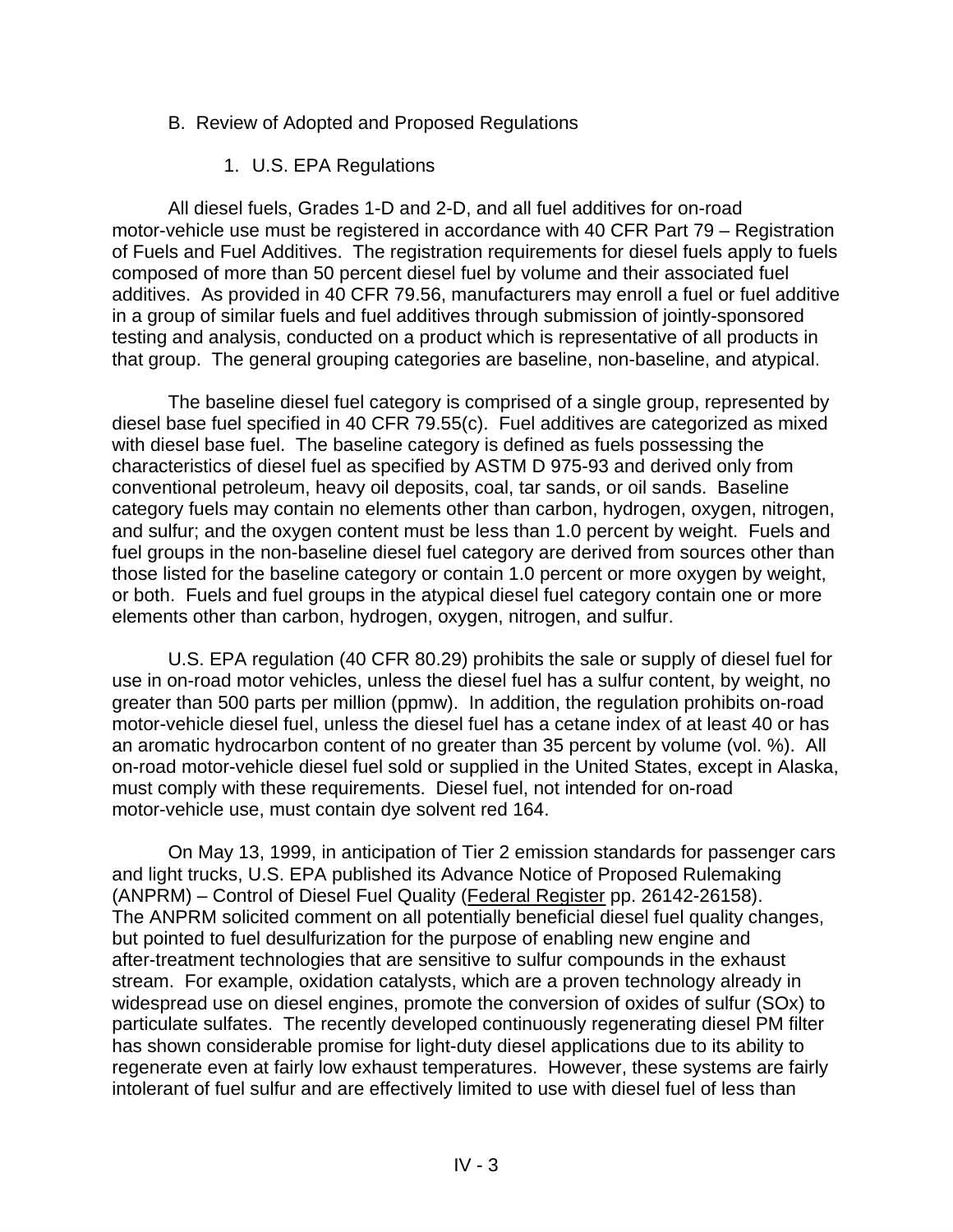50-ppmw sulfur. Diesel-engine after-treatment control technologies for oxides of nitrogen (NOx) may require fuel sulfur levels of five ppmw or less.

Any emission control technologies that prove effective in light-duty, on-road diesel applications are likely to be effective with heavy-duty, on-road engines as well. Eventually, these advanced technologies could also find application in off-road equipment. U.S. EPA is considering regulating off-road diesel fuel temporarily to a quality similar to that of current, on-road motor-vehicle diesel fuel. This would provide for the transfer of advanced on-road engine technologies already under development for use with that fuel.

In its notice of Proposed Rulemaking – Control of Air Pollution from New Motor Vehicles: Proposed Heavy-Duty Engine and Vehicle Standards and Highway Diesel Fuel Sulfur Control Requirements (Federal Register pp. 35430-35559; June 2, 2000), U.S. EPA proposes regulations which would require that all diesel fuel sold for use in on-road vehicles have a sulfur content no greater than 15 ppmw, beginning June 1, 2006. U.S. EPA estimates that the overall cost, associated with lowering the sulfur cap from the current level of 500 ppmw to the proposed level of 15 ppmw, would be approximately \$0.03 to \$0.04 per gallon.

## 2. ARB Regulations

All diesel fuel sold or supplied in California for motor-vehicle use must have a sulfur content of 500 ppmw or less (13 CCR 2281). In addition, the average aromatic hydrocarbon content of motor-vehicle diesel fuel produced for sale in California, except that produced by California small refiners, must not exceed 10 percent by volume, unless the fuel is produced as an ARB-certified alternative formulation (13 CCR 2282). The average aromatic hydrocarbon limit for small refiners is 20 percent by volume. About 90 percent of the diesel fuel sold or supplied in California meets these "CARB Diesel" requirements. Only marine vessels and locomotives are currently totally exempt from the requirements. Stationary engines are exempt from the state requirements, but may be required under local district rules to use CARB Diesel. Portable engines registered under a Statewide Portable Equipment Registration Program are also required to use CARB Diesel (13 CCR 2456(e)(2)).

About seven million gallons of CARB Diesel are consumed in California each day. The fuel is produced at 12 California refineries, operated by five major refining companies, two large independent refiners, and two small refiners. The ARB has certified a total of 25 alternative formulations, including six for small refiners, one for a small refiner which is no longer in business. Five of the alternative formulations have been authorized for full public disclosure. The specifications of the five public alternative formulations are tabulated on the next page. Also shown are some of the specifications of the general reference fuel, against which the alternative formulations must be emission-tested in order to demonstrate equivalency. The small refiner reference fuel has different specification limits for aromatic (20 vol. %), polycyclic aromatic (4 wt. %), and nitrogen (90 ppmw) contents, as well as natural cetane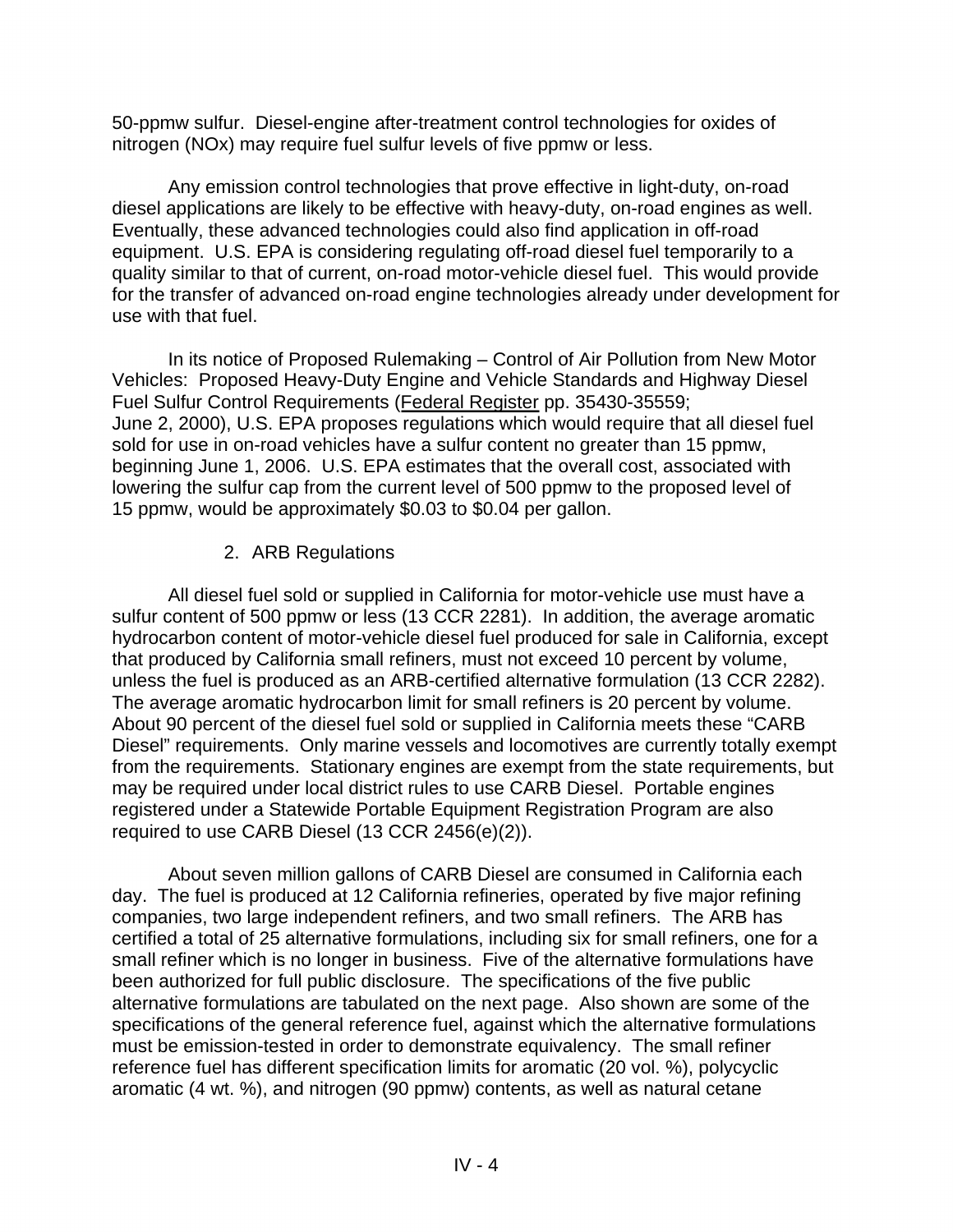number (47). The reference fuels are produced from straight-run California diesel fuel by a hydrodearomatization process and contain no additives for cetane boosting.

| <b>ARB</b>                    | Fuel Id.      | Max.                              | <b>Maximum</b>                        | <b>Minimum</b>                    | Max.                              | Max.                            |
|-------------------------------|---------------|-----------------------------------|---------------------------------------|-----------------------------------|-----------------------------------|---------------------------------|
| <b>Executive</b><br>Order No. | <b>Number</b> | <b>Aromatic</b><br><b>Content</b> | <b>Polycyclic</b><br><b>Aromatics</b> | <b>Cetane No.</b><br>w/ Additives | <b>Nitrogen</b><br><b>Content</b> | <b>Sulfur</b><br><b>Content</b> |
| G-714-001                     | Chevron       | 19                                | 2.2                                   |                                   |                                   |                                 |
|                               |               |                                   |                                       | 58                                | 484                               | 54                              |
|                               | D4781         | wt. %                             | wt. %                                 |                                   | ppmw                              | ppmw                            |
| G-714-003                     | Chevron       | 19                                | 4.68                                  | 59                                | 466                               | 196                             |
|                               | D4922         | wt. %                             | wt. %                                 |                                   | ppmw                              | ppmw                            |
| G-714-006                     | Chevron       | 15                                | 3.6                                   | 55                                | 340                               | 200                             |
|                               | D4988         | wt. %                             | wt. %                                 |                                   | ppmw                              | ppmw                            |
| G-714-007                     | ARCO D-       | 21.7                              | 4.6                                   | 55.2                              | 20                                | 33                              |
|                               | 25            | vol. %                            | wt. %                                 |                                   | ppmw                              | ppmw                            |
| G-714-008                     | ARCO D-       | 24.7                              | 4.0                                   | 56.2                              | 40                                | 42                              |
|                               | 26            | vol. %                            | wt. %                                 |                                   | ppmw                              | ppmw                            |
| Reference                     |               | 10                                | 1.4                                   | 48                                | 10                                | 500                             |
|                               |               | vol. %                            | wt. %                                 | (natural)                         | ppmw                              | ppmw                            |
| Average <sup>1</sup>          |               | 15.8                              | 2.5                                   | 54                                | 156                               | 141                             |
|                               |               | vol. %                            | wt. %                                 |                                   | ppmw                              |                                 |

**Summary of Public Alternative Formulation and General Reference Fuel Specifications** 

<sup>1</sup> Volume-weighted average properties from California refiner survey taken by the California Energy Commission (CEC) in summer 1997.

In February of 2000, the ARB approved a Fleet Rule for Urban Transit Bus Operators (13 CCR 1956.2). To reduce public exposure to diesel PM, transit agencies and companies that lease buses to transit agencies must participate in a program to retrofit diesel buses in their fleets, and to operate their diesel buses on very low-sulfur diesel fuel. Beginning July 1, 2002, transit agencies shall not operate diesel buses on diesel fuel with a sulfur content in excess of 15 ppmw. ARB staff has estimated an incremental refining cost of less than \$0.05-per-gallon to produce this fuel. In fact, compliance sampling and analysis indicates that diesel fuel meeting this requirement has already been marketed in California for general use. Three of the major refining companies, which produce over 70 percent of the CARB diesel, have expressed support for the Fleet Rule and its requirement for very low-sulfur diesel fuel. About 20 percent of the motor-vehicle diesel fuel currently produced in California meets the 15-ppmw sulfur limit.

In a February 18, 2000 letter to Mr. Robert Perciasepe, U.S. EPA's Assistant Administrator for Air and Radiation; Chairman Alan Lloyd of the ARB urged U.S. EPA to "adopt a nationwide cap on sulfur in diesel fuel of no greater than 15 parts per million for on-road and off-road engines effective no later than 2006."

C. Other Diesel Fuel Specifications and Properties

ASTM D 975, Standard Specification for Diesel Fuel Oils, covers five grades of diesel fuel oils suitable for various types of diesel engines. Grade No. 2-D is a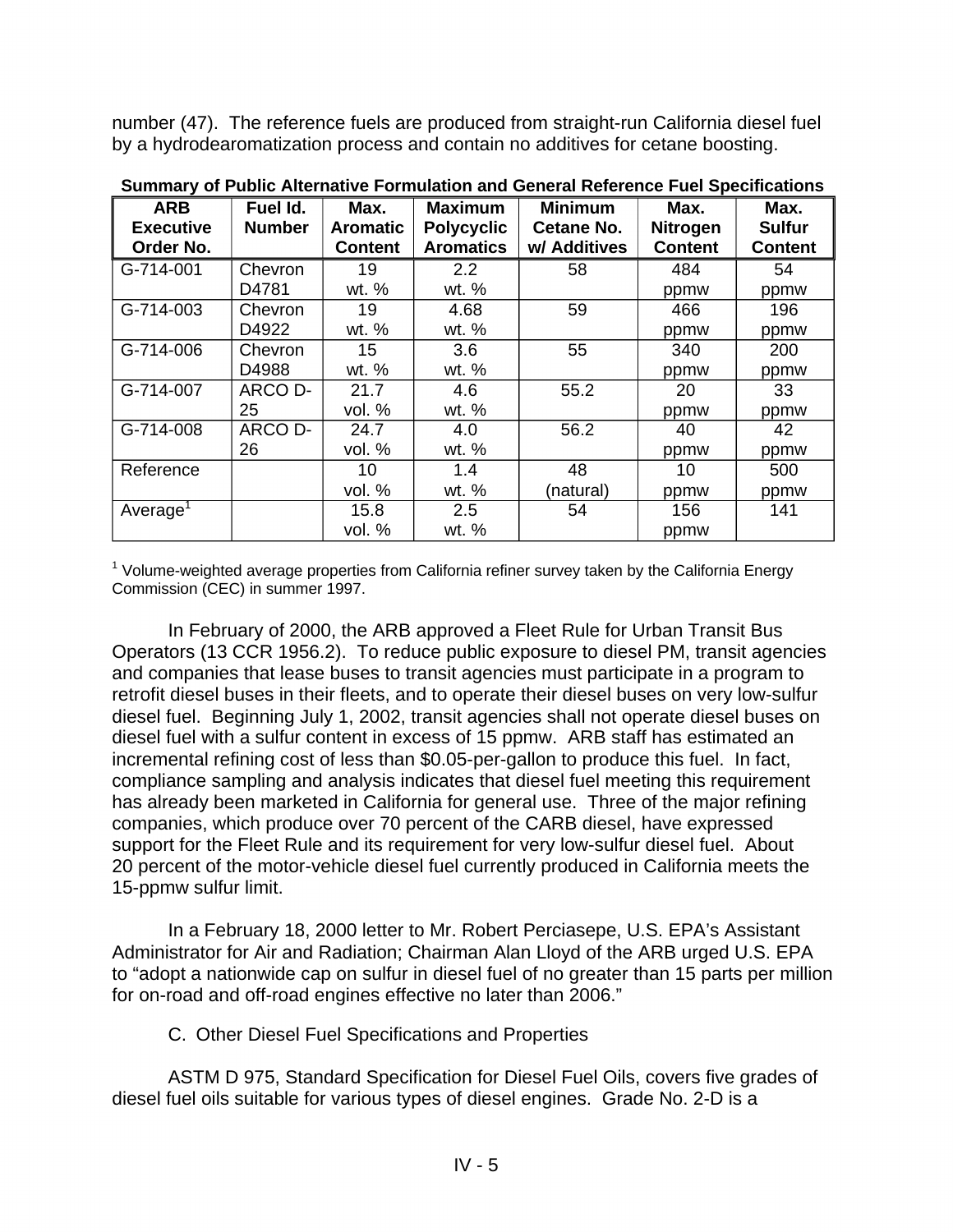general-purpose, middle distillate fuel for automotive diesel engines, which is also suitable for use in non-automotive applications, especially in conditions of frequently varying speed and load. Grade No. 1-D is a light distillate fuel for automotive applications requiring higher volatility; and Grade No. 4-D is a heavy distillate fuel for low- and medium-speed, non-automotive applications, involving predominantly constant speed and load. ASTM D 975 also covers Grade Low Sulfur No. 1-D and Grade Low Sulfur No. 2-D. The low-sulfur grades comply with the Clean Air Act and 40 CFR Part 80 – Regulation of Fuels and Fuel Additives: Fuel Quality Regulations for Highway Diesel Fuel Sold in 1993 and Later Calendar Years.

About 100 percent of the diesel fuel sold in California is Grade Low Sulfur No. 2-D. An abbreviated table of ASTM requirements for Grade Low Sulfur No. 2-D is presented on the next page. Grade Low Sulfur No. 1-D may become more prevalent in the future if cleaner burning diesel fuel is required. The table shows the specifications of Grade Low Sulfur No. 1-D which differ from the specifications of Grade Low Sulfur No. 2-D.

Flash point is the lowest fuel temperature, corrected to standard barometric pressure, at which application of an ignition source causes the fuel vapors to ignite. The flash point is not directly related to engine performance, but is important for legal requirements and safety precautions involved in fuel handling and storage, and is normally specified to meet insurance and fire regulations.

Cloud point is of importance in that it defines the highest temperature at which a cloud or haze of wax crystals appears in the fuel under prescribed test conditions. The temperature generally relates to the temperature at which wax crystals begin to precipitate from the fuel in use. See table note 1.

The distillation temperature at which 90 percent of volume is recovered  $(T_{90})$  is a measure of fuel volatility; the lower the  $T_{90}$ , the more volatile the fuel. For engines in services involving rapidly fluctuating loads and speeds, as in bus and truck operation, the more volatile fuels generally provide better performance, particularly with respect to smoke and odor. However, better volumetric fuel economy (VFE) is generally obtained from the less volatile types of fuels because of their higher densities and higher volumetric energy contents.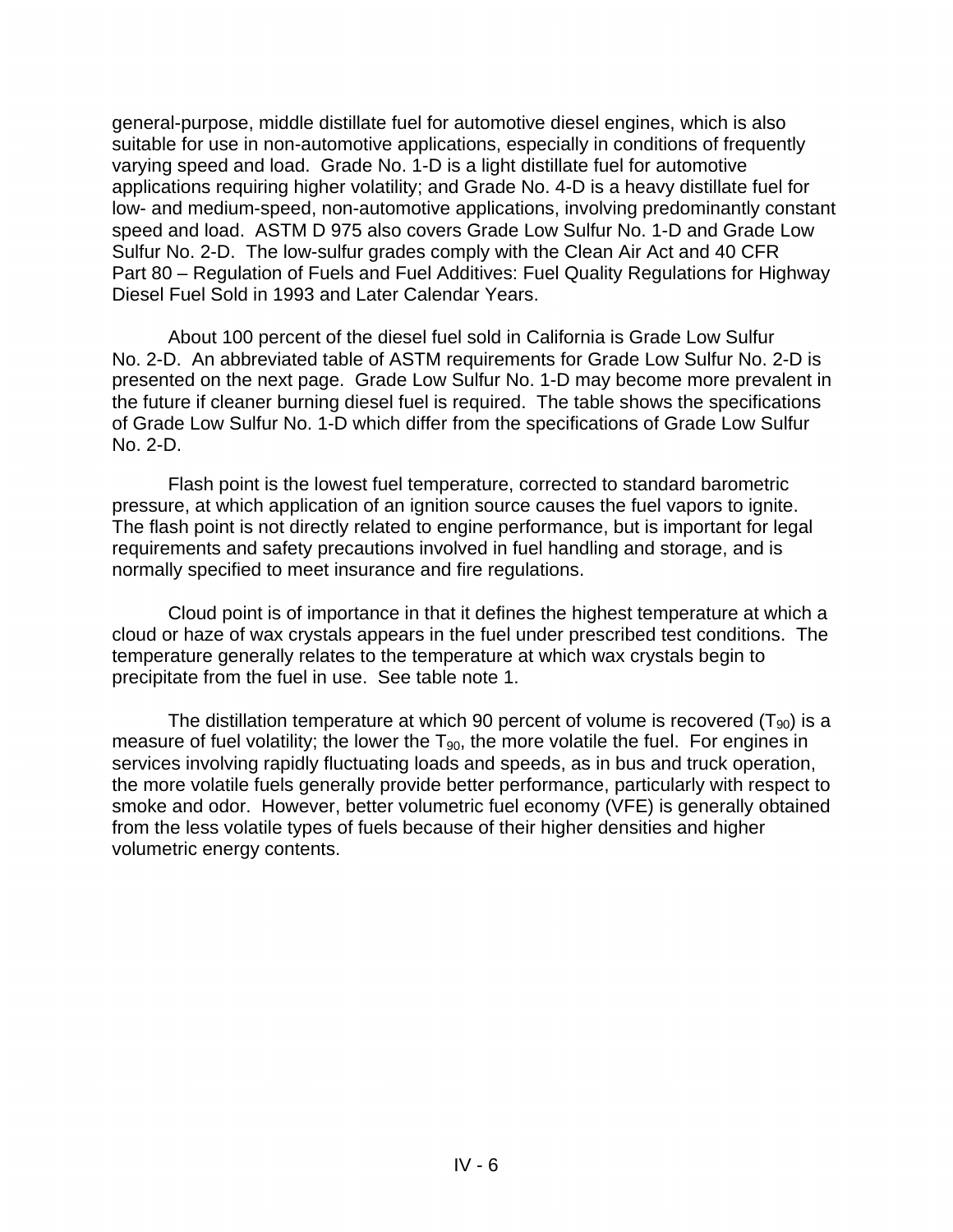| <b>Property</b>                 | ASTM                  | <b>Grade Low Sulfur</b>          | <b>Grade Low Sulfur</b>              |
|---------------------------------|-----------------------|----------------------------------|--------------------------------------|
|                                 | Test<br><b>Method</b> | <b>No. 2-D</b>                   | <b>No. 1-D</b>                       |
| Flash Point, Minimum            | D 93                  | 52 °C (126 °F)                   | 38 °C<br>(100 °F)                    |
| Cloud Point, Maximum            | D 2500                |                                  |                                      |
| <b>Distillation Temperature</b> |                       |                                  |                                      |
| at 90 % Volume Recovered,       | D 86                  |                                  |                                      |
| Minimum                         |                       | 282 °C (540 °F)                  | No Minimum                           |
| Maximum                         |                       | 338 °C (640 °F)                  | 288 °C (550 °F)                      |
| <b>Kinematic Viscosity</b>      |                       |                                  |                                      |
| At 40 °C (104 °F),              | D 445                 |                                  |                                      |
| Minimum                         |                       | 1.9 cSt $(11 in^2/hr)$           | 1.3 cSt $(7 \text{ in}^2/\text{hr})$ |
| Maximum                         |                       | 4.1 cSt (23 in <sup>2</sup> /hr) | 2.4 cSt (13 in $^{2}/$ hr)           |
| Cetane Number, Minimum          | D 613                 | 40                               |                                      |
| Cetane Index, Minimum,          | D 976                 | 40                               | 2                                    |
| or Aromatic Hydrocarbon         | or                    | or                               |                                      |
| Content, Maximum                | D 1319                | 35 vol. %                        |                                      |
| Sulfur Content, Maximum         | D 2622                | 0.05 wt. % (500 ppmw)            | $\overline{2}$                       |

#### **Abbreviated Table of ASTM D 975 Requirements for Grade Low Sulfur Fuels**

<sup>1</sup> Satisfactory operation should be achieved in most cases if the cloud point (or wax appearance point) is specified at 6  $\degree$ C (11  $\degree$ F) above the tenth percentile minimum ambient temperature for the area and calendar month. When a cloud point less than -12  $\degree$ C (10  $\degree$ F) is specified, the minimum flash point shall be 38 °C (100 °F), the minimum viscosity at 40 °C (104 °F) shall be 1.7 cSt (9.5 in<sup>2</sup>/hr), and the minimum  $T_{90}$  shall be waived.

<sup>2</sup> Same as Grade Low Sulfur No. 2-D specification.

Viscosity is a measure of flow resistance; the higher the viscosity, the greater the resistance to flow. Fuel viscosity is also related to fuel density, generally the lighter fuels being less viscous and the heavier fuels being more viscous. Based on the properties of 52 finished diesel fuels and blending components, a correlation of viscosity, density, and total aromatic hydrocarbon content has been described (see figure on next page).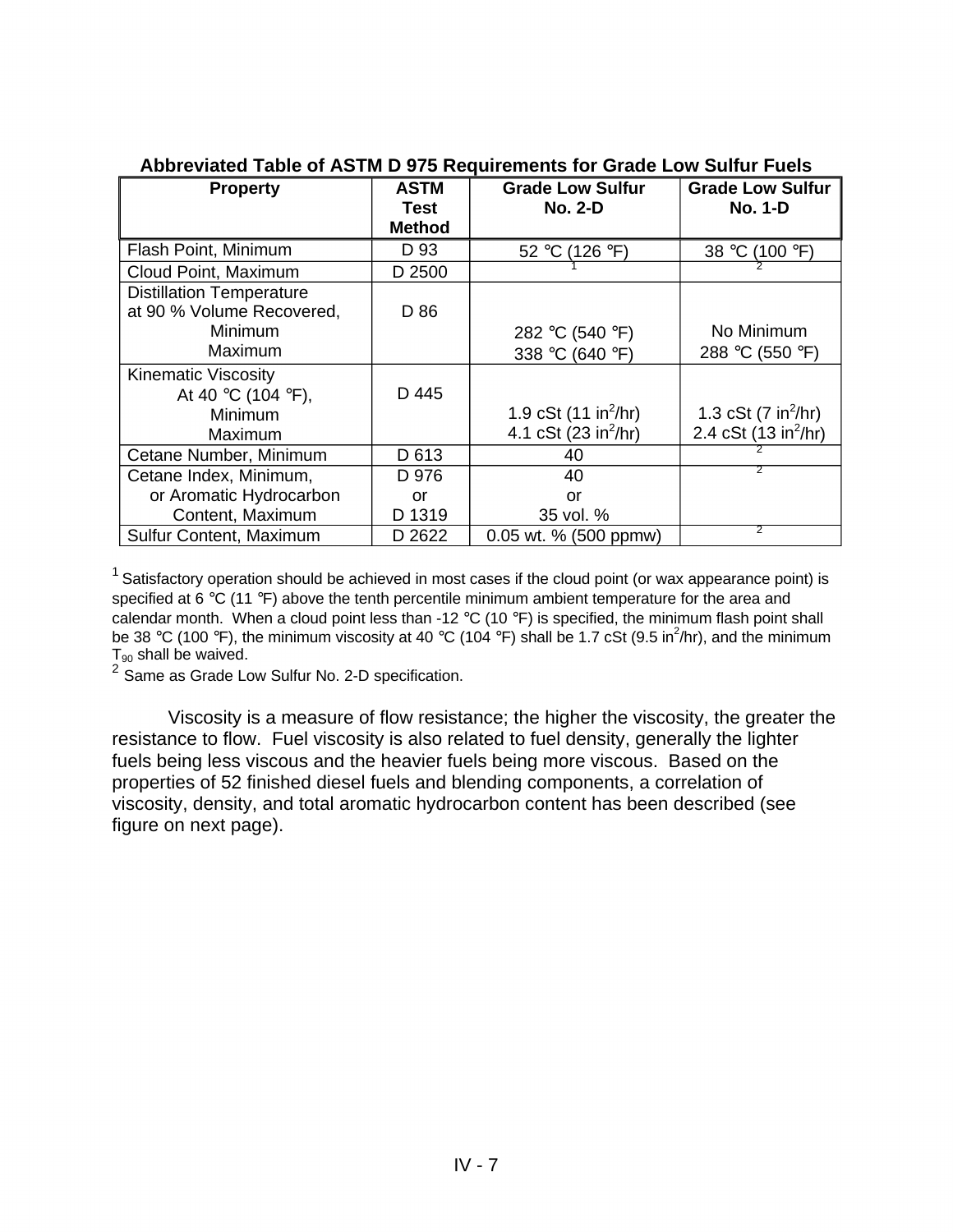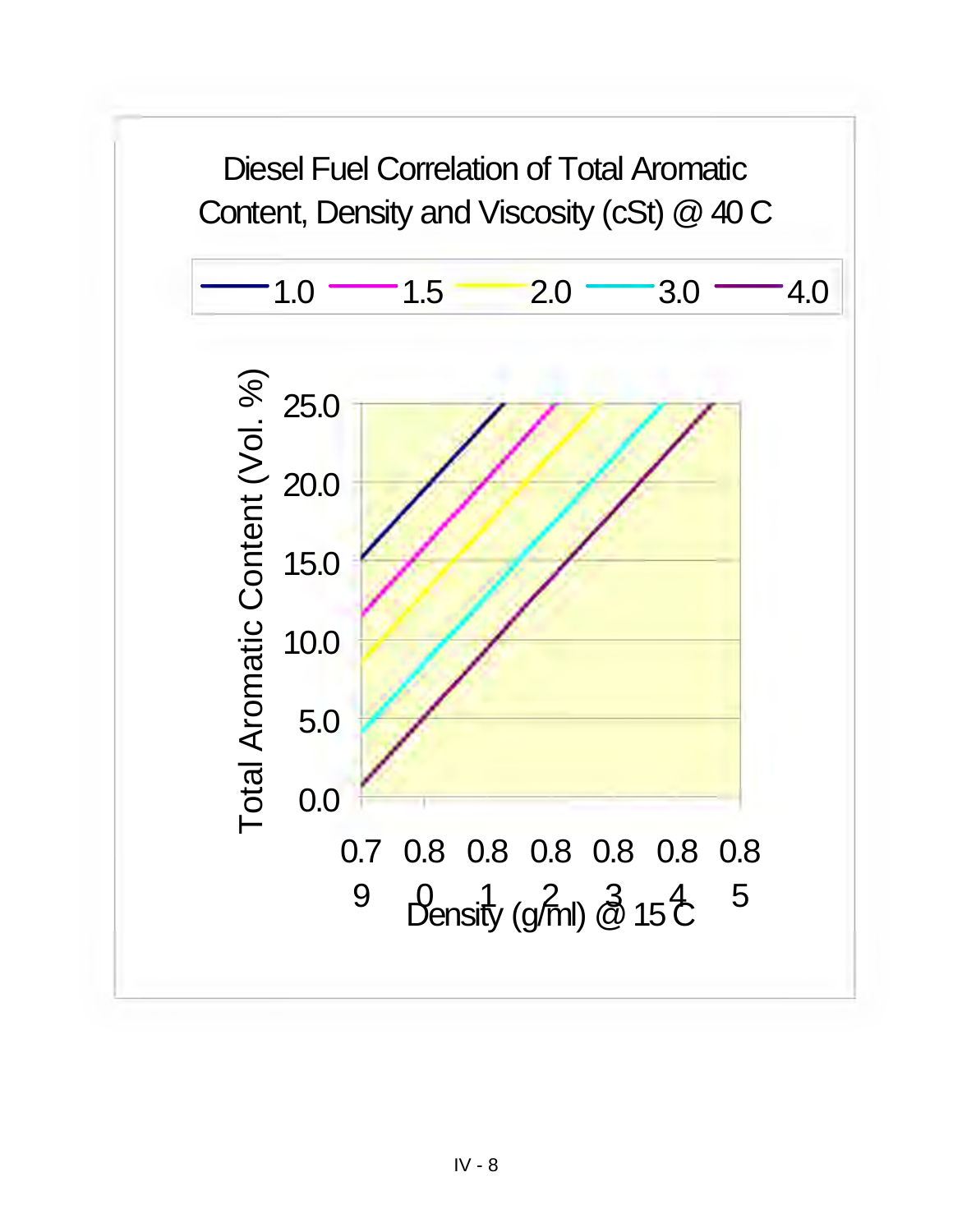Fuel viscosity requirements are pertinent to the design of fuel-metering and fuel-injection equipment, which must accurately meter and precisely inject a small quantity of fuel. Since viscosity is temperature-dependent, the fuel tolerance band between maximum and minimum viscosity should be kept as small as practicable to avoid loss of performance under extreme conditions. At low temperature, viscosity reduces fuel flow rates; and a high-viscosity fuel may result in incomplete filling of the metering chamber and an inadequate volume of fuel being injected. A low-viscosity fuel in high-temperature, low-speed operation could result in unacceptable clearance leakage from the pumping elements; making "hot restarting" impossible until the fuel system has cooled down. Fuel viscosity also affects injector-spray penetration rate, cone angle, and drop-size distribution.

Cetane number is a measure of the ignition quality of the fuel and influences combustion roughness. The cetane number requirements depend on engine design, size, nature of speed and load variations, and on starting and atmospheric conditions. A cetane number too low can result in poor combustion and high emissions under transient cycle operation. Cetane number can be increased through the use of ignition improvement additives such as 2-ethyl hexyl nitrate. Cetane index is an estimate of the natural cetane number of the fuel, and is calculated based on the fuel's density and mid-boiling temperature ( $T_{50}$ ) (an updated ASTM method additionally uses the  $T_{10}$  and  $T_{90}$ ).

The aromatic hydrocarbon content (aromaticity) of diesel fuel has a great influence on fuel quality. Aromatic compounds have high liquid densities. Monocyclic compounds have relatively low boiling points; polycyclic compounds have relatively high boiling points. Aromatic compounds are also relatively refractory to combustion. High aromaticity generally means high volumetric energy content, high combustion temperatures, poor combustion (ergo, low natural cetane number), and high emissions.

Fuel sulfur content can affect engine wear, deposit formation, and emission performance. Fuel sulfur that is not deposited within the fuel system, engine, or exhaust system is emitted as sulfurous compounds, such as gaseous sulfur dioxide  $(SO<sub>2</sub>)$  and particulate sulfates  $(SO_4^2)$ . Sulfur compounds in engine exhaust can also reduce the effectiveness of emission control equipment.

ASTM D 975 also addresses fuel lubricity, but does not currently include a standard for fuel lubricity. Two fuel characteristics, which affect fuel lubricity and equipment wear, are fuel viscosity and the amounts of trace fuel components which have an affinity for metal surfaces. Fuel lubricity is a concern when fuels with lower viscosities than what is specified for a particular engine are used, or when fuels are used which have been processed in a manner that results in the elimination of the surface active species, which act as lubricating agents. Fuels, which have been shown to have lubricity problems, are fuels, which have been severely hydro-treated to remove sulfur and reduce aromaticity. This effect can be counteracted with the use of lubricity improvement additives.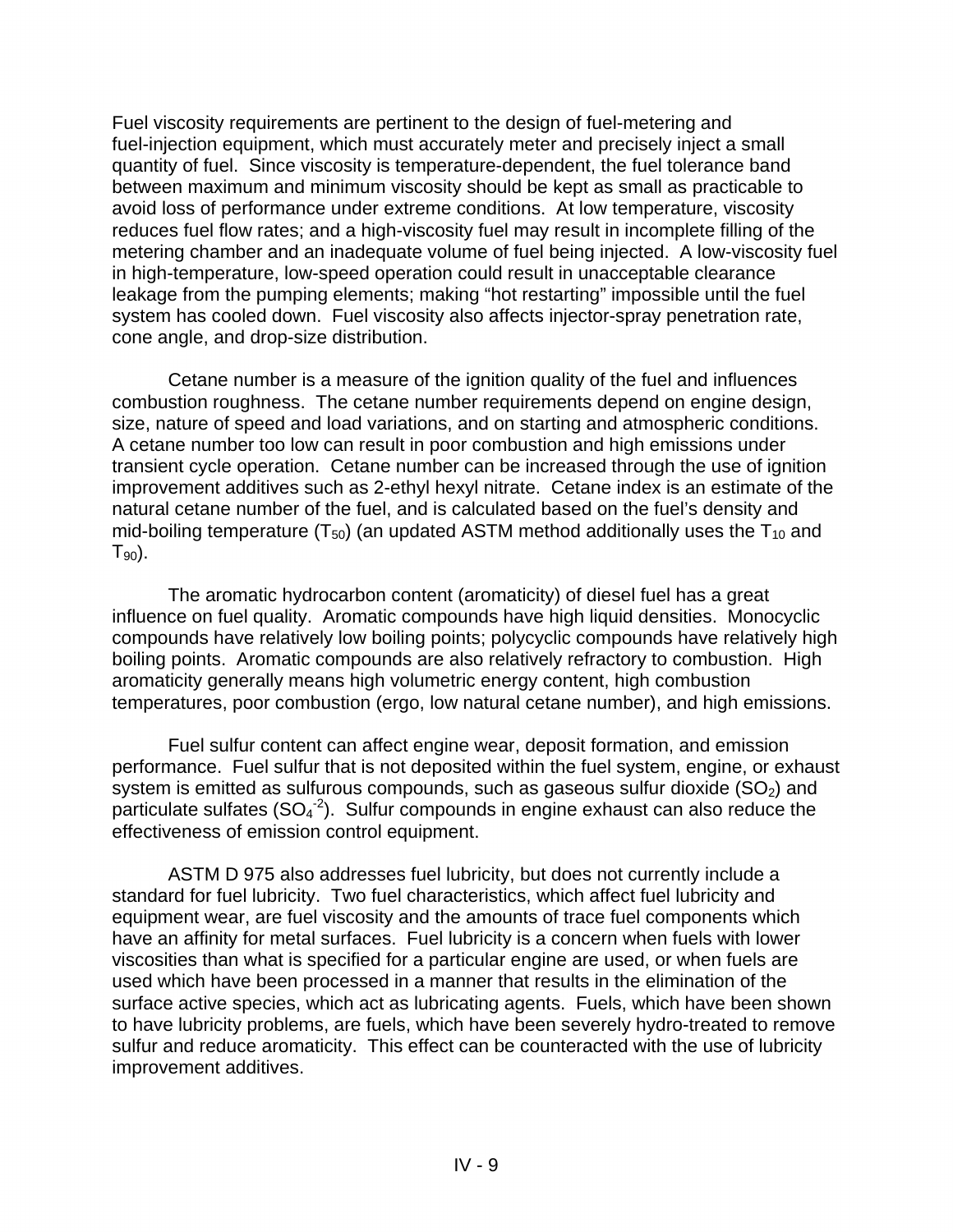Work in the area of diesel fuel lubricity has been ongoing by several organizations, such as the International Standard Organization (ISO) and the ASTM Diesel Fuel Lubricity Task Force. The charge of the ASTM task force is the recommendation of lubricity test methods and a fuel lubricity specification for D 975. Test Methods D 6078, a scuffing load ball-on-cylinder lubricity evaluator (SLBOCLE) method, and D 6079, a high frequency reciprocating rig (HFRR) method, were proposed and approved by the task force. Both methods in their current forms do not apply to all fuel-additive combinations.

Further research is required before the task force can recommend a lubricity specification. SAE Technical Paper 952369 indicates that fuels with scuffing load values below 2000 g in Test Method D 6078 will probably cause accelerated wear in fuel-lubricated, rotary-type fuel injection pumps. Work at ISO, documented in SAE Technical Paper 952372, indicates that fuels with Test Method D 6079 wear-scar diameters of 450-micron, or less, at 60 °F (380-micron, or less, at 25 °C) should protect all fuel injection equipment.

Unspecified properties of No. 2 diesel fuel include density, lower heating value (LHV), and volumetric energy content. A summary of composition and property ranges is tabulated below for No. 2-D. The ranges may be narrower for Grade Low Sulfur or other cleaner burning No. 2-D fuels.

| Molecular Formula                                                                                                                                                                                                                       | to $\rm{C_{25}}$<br>$C_{8}$ |
|-----------------------------------------------------------------------------------------------------------------------------------------------------------------------------------------------------------------------------------------|-----------------------------|
| Carbon Content (wt. %)                                                                                                                                                                                                                  | 84 to 87                    |
| Hydrogen Content (wt. %)                                                                                                                                                                                                                | 13 to 16                    |
| Boiling Temperature (°F)                                                                                                                                                                                                                | 370 to 650                  |
| <b>API Gravity</b>                                                                                                                                                                                                                      | 27 to 43                    |
| Specific Gravity @ 60 °F/60 °F                                                                                                                                                                                                          | 0.81 to 0.89                |
| Density (lb/gal) $@$ 60 °F                                                                                                                                                                                                              | 6.7 to 7.4                  |
| Lower Heating Value (Btu/lb)                                                                                                                                                                                                            | 18,000 to 19,000            |
| Volumetric Energy Content (Btu/gal)                                                                                                                                                                                                     | 126,000 to 130,800          |
| $\Gamma_{\text{total}}$ $\Gamma_{\text{non-int}}$ $\Gamma_{\text{non-int}}$ $\Omega_{\text{non-int}}$ $\Omega_{\text{non-int}}$ $\Omega_{\text{non-int}}$ $\Omega_{\text{non-int}}$ $\Omega_{\text{non-int}}$ $\Gamma_{\text{non-int}}$ |                             |

**Summary of Composition and Property Ranges for No. 2-D** 

Fuel Density (g/ml) @ 15 °C  $\approx$  Specific Gravity @ 60 °F/ 60 °F = 141.5  $\div$  (131.5 + API Gravity)

#### III. FUEL OPTIONS

A review of engine emission testing programs for fuel property effects on heavy-duty diesel (HDD) emissions, based on both transient-cycle and steady-state testing, indicates that six properties of diesel fuel have some influence on HDD emissions. The properties studied were sulfur content, aromatic hydrocarbon content, polycyclic (or polynuclear) aromatic hydrocarbon (PAH) content, cetane number, density, and volatility. Another property, which may influence HDD emissions, is oxygen content. In this report we discuss this property effect under "Alternative Diesel Fuels," as it may properly relate to the specific oxygenated component of the fuel.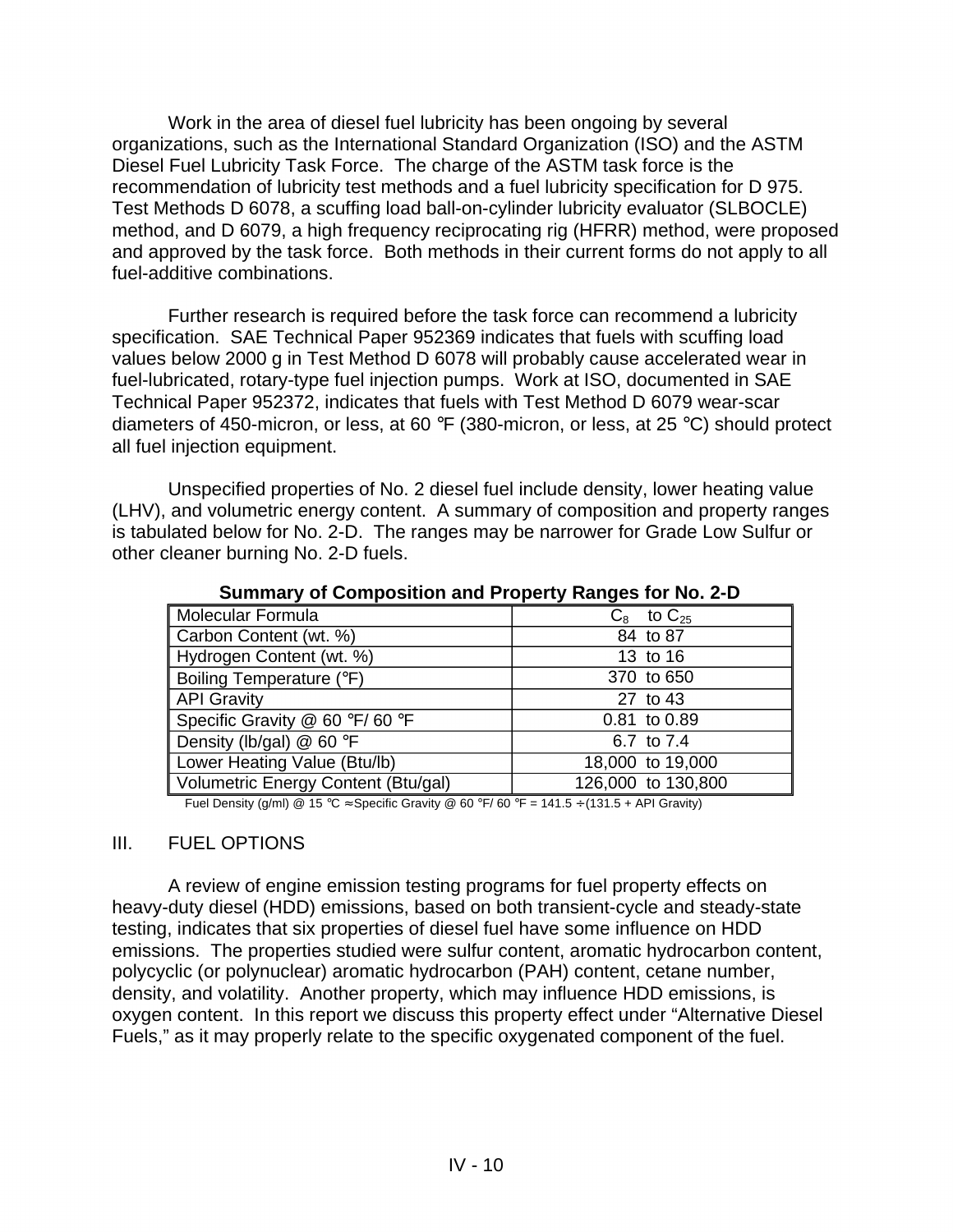#### A. Reformulated and Synthetic Diesel Fuels

Studies indicate generally that reducing sulfur, aromatic, and PAH contents; increasing cetane number and back-end volatility; and decreasing the density of diesel fuel causes reductions in diesel PM and NOx emissions. These property changes generally cause favorable or neutral behavior with respect to gaseous hydrocarbon (HC) and carbon monoxide (CO) emissions, with the exception that these emissions generally behave oppositely with respect to back-end volatility and fuel density. Overall, the fuel property effects on HDD emissions are generally more pronounced in higher-emitting engines. Also, the greatest absolute and relative emission reductions can of course be achieved relative to a fuel with high-emitting properties.

CARB diesel and its alternative formulations have low-emitting properties; except that volatility and density are essentially unregulated aspects of the basic property requirements or equivalency determinations. The  $T_{90}$  of the reference fuel may vary from 550 to 610°F (288 to 321°C) and the API gravity of the reference fuel may vary from 33 to 39 (0.83 to 0.86 g/ml). The specifications for alternative formulations are not required to include volatility or density specifications.

Swedish Urban Diesel and ARCO's Emission Control – Diesel (EC-D) are reformulated diesel fuels which are refined from crude. Syntroleum's ultra-low-aromatic synthetic diesel fuel is synthesized from natural gas by the Fischer-Tropsch (F-T) process. All of these fuels should perform similarly to ASTM Grade No. 1-D fuel. All of these fuels have properties which, when compared to CARB diesel, are consistent with the six property changes discussed previously, and which combined should reduce diesel PM, NOx, HC, and CO emissions overall.

Of the six fuel properties, which have been identified as influencing HDD emissions; only sulfur content, aromatic hydrocarbon and PAH contents, and fuel density significantly affect diesel PM emissions.

1. Very low-sulfur CARB Diesel

Sulfur in diesel fuel results in proportional amounts of engine-out SOx and particulate sulfate emissions. Reducing sulfur levels below the CARB Diesel average sulfur content of 141 ppmw in the absence of exhaust after-treatment, is expected to have an impact on diesel PM emissions. An U.S. EPA on-road emission model predicts that reducing sulfur content from 141 ppmw to 15 ppmw would reduce SOx emissions (as  $SO<sub>2</sub>$ ) by 0.11 grams per pound (g/lb) of fuel, and would reduce diesel PM emissions (as  $H_2SO_4$ : 7 $H_2O$ ) by 0.0080 g/lb of fuel. The SOx emission reductions would reduce atmospheric sulfate formation (as half  $NH<sub>2</sub>SO<sub>4</sub>$  and half  $NH<sub>4</sub>HSO<sub>4</sub>$ ) by 0.026 g/lb of fuel. These differences are approximately equal to FTP-cycle specific emission reductions of 0.016 grams per brake horsepower-hour (g/bhp-hr) for SOx, 0.0040 g/bhp-hr for diesel PM, and 0.013 g/bhp-hr for indirect sulfate. Based on the U.S. EPA model, reducing fuel sulfur from 141 ppmw to 15 ppmw would reduce diesel PM emissions by about 4 percent from engines with FTP-cycle specific emission rates of 0.1 g/bhp-hr. (A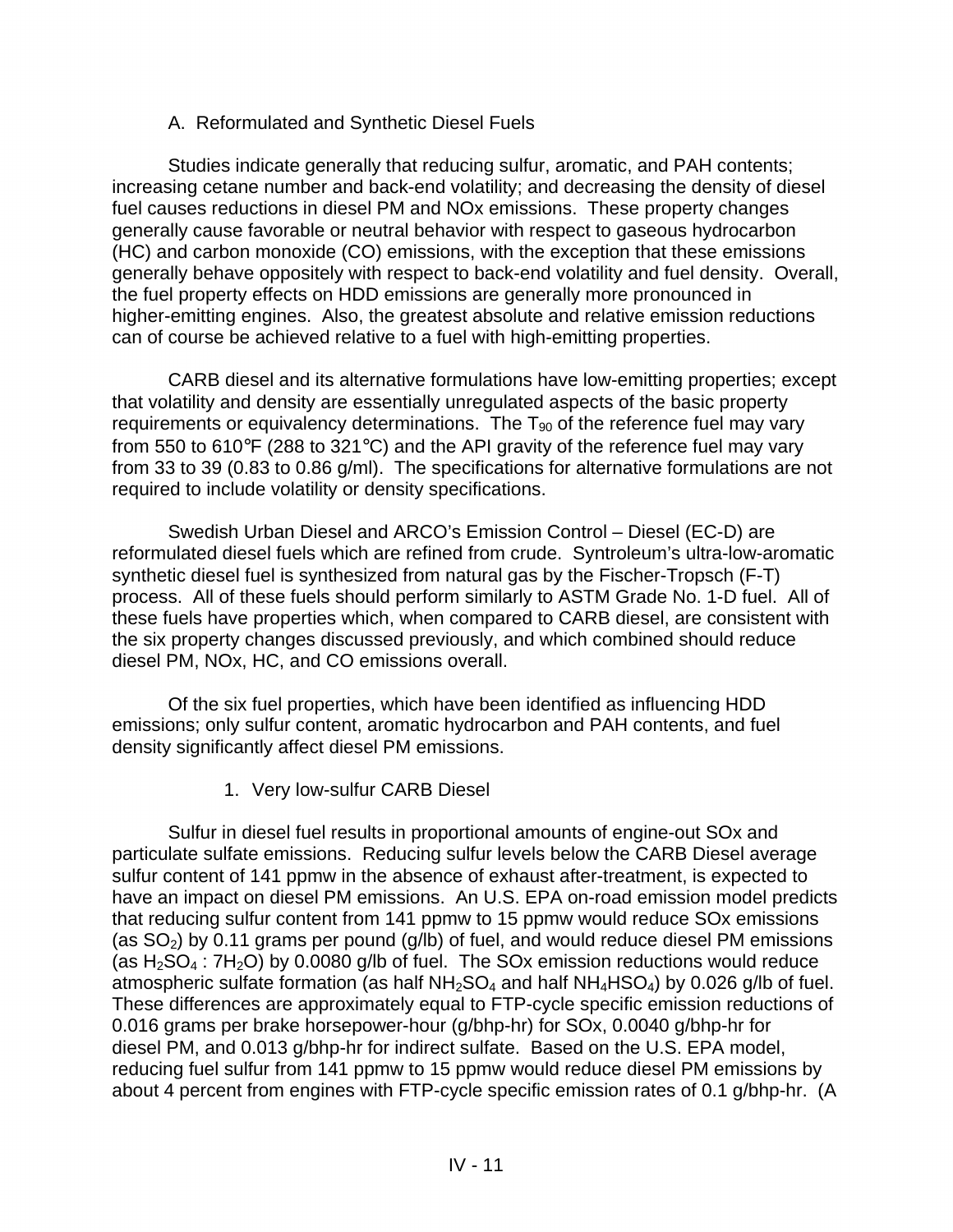reduction from 500 ppmw to 5 ppmw would result in about a 16 percent reduction from 0.1 g/bhp-hr.) At 15-ppmw sulfur, the residual engine-out SOx and particulate sulfate emissions would be 0.013 g/lb of fuel and 0.0010 g/lb of fuel, respectively. These emission ratios are approximately equal to FTP-cycle specific emissions of 0.007 g/bhp-hr for SOx and 0.0005 g/bhp-hr for particulate sulfate (see table).

| <b>Fuel</b>             | <b>SOx Emissions</b> |                 | <b>Sulfate Emissions</b> |                 | <b>Indirect Sulfate</b> |                    |
|-------------------------|----------------------|-----------------|--------------------------|-----------------|-------------------------|--------------------|
| <b>Sulfur</b><br>(ppmw) | (g/lb)               | (g/bhp-hr) $^2$ | (g/lb)                   | (g/bhp-hr) $^2$ | (g/lb)                  | (g/bhp-<br>$hr)^2$ |
| 500                     | 0.44                 | 0.22            | 0.032                    | 0.016           | 0.10                    | 0.051              |
| 368                     | 0.33                 | 0.16            | 0.023                    | 0.012           | 0.075                   | 0.038              |
| 141                     | 0.13                 | 0.063           | 0.0090                   | 0.0045          | 0.029                   | 0.014              |
| 54                      | 0.048                | 0.024           | 0.0034                   | 0.0017          | 0.011                   | 0.0055             |
| 15                      | 0.013                | 0.0067          | 0.0010                   | 0.00048         | 0.0031                  | 0.0015             |
| 5                       | 0.0044               | 0.0022          | 0.0003                   | 0.00016         | 0.0010                  | 0.00051            |

**Fuel Sulfur Content, Predicted Engine-Out Sulfur Compound Emissions, and Predicted Atmospheric Sulfate Formation** 

<sup>1</sup> Predicted with U.S. EPA on-road emission model.

 $2$  FTP-cycle emissions if brake specific fuel consumption (BSFC) is 0.5 lb/bhp-hr.

- 2. Impact of Sulfur on After-Treatment Technology
	- a) MECA Demonstration Results

The impact of sulfur content on diesel PM emissions varies widely depending on whether exhaust after-treatment is used and what type of after-treatment is used. A 1999 Manufacturer of Emission Controls Association (MECA) report, *Demonstration of Advanced Emission Control Technologies Enabling Diesel-Powered Heavy-Duty Engines to Achieve Low Emission Levels*, compares emissions from a 1998-model, Detroit Diesel Corporation (DDC) series-60 engine with various after-treatments and for fuels with different sulfur contents. One of the fuels contained 368 ppmw sulfur and another contained 54 ppmw sulfur; other properties of the fuels were not the same. The lower-sulfur fuel yielded fuel-effect diesel PM emission reductions of approximately 14 percent with no after-treatment to 72 percent for after-treatment with a catalyst-coated diesel particulate filter (DPF-A). Some of the reduction in baseline (without after-treatment) emissions may have been due to other property differences of the fuels; however, the U.S. EPA on-road emission model predicts an emission difference of about 0.01 g/bhp-hr due to sulfur alone. Two medium-activity diesel oxidation catalysts (DOC-B and DOC-E) and one high-activity diesel oxidation catalyst (DOC-F) were also tested with the two fuels. Improved after-treatment control efficiency was consistently demonstrated with the lower-sulfur fuel (see table).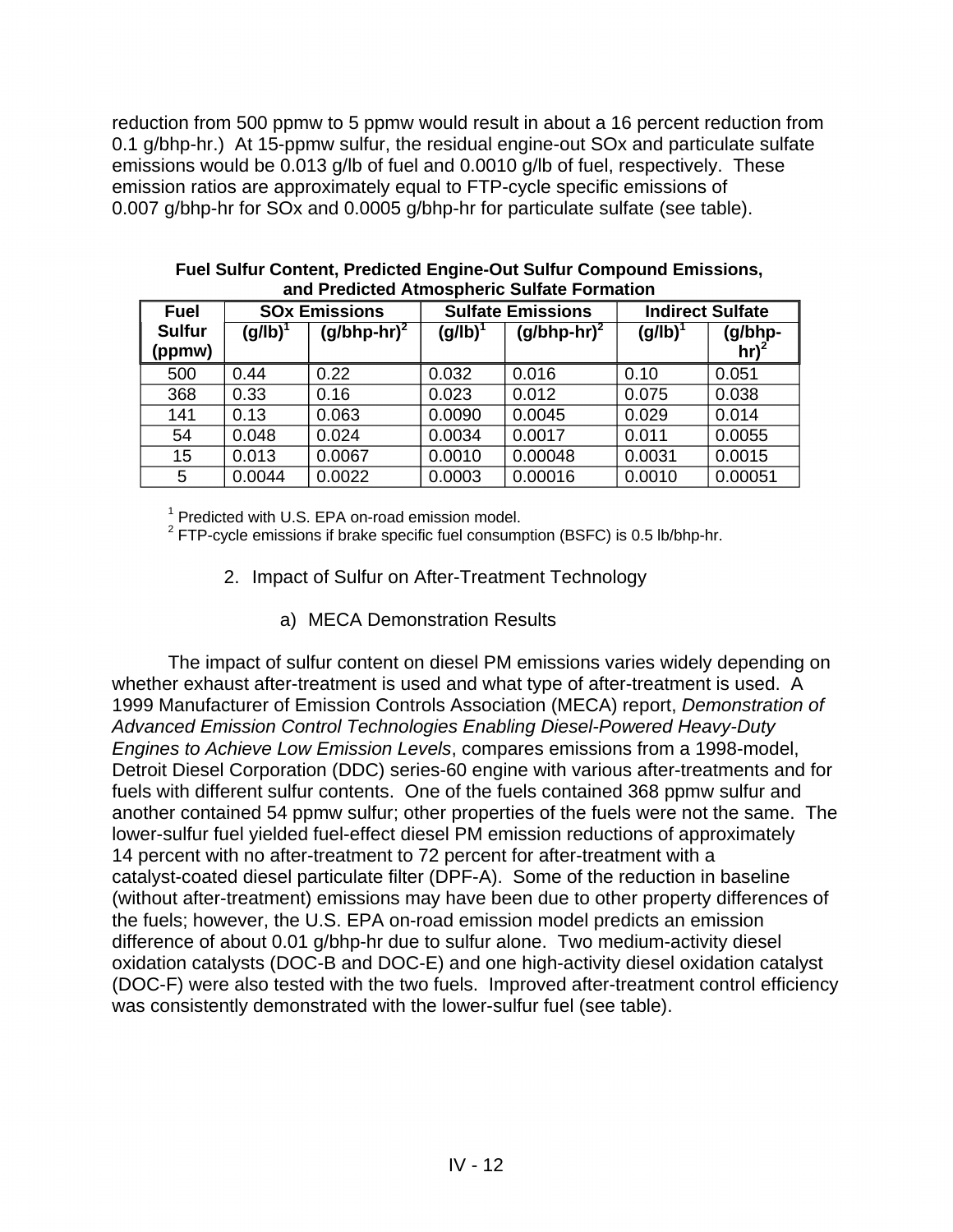|                  |                          | 368 ppmw sulfur Fuel   | 54 ppmw sulfur Fuel      | <b>Fuel Effect</b>     |                  |  |
|------------------|--------------------------|------------------------|--------------------------|------------------------|------------------|--|
| After-           | $g/b$ hp-hr <sup>1</sup> | $\frac{0}{0}$          | $g/b$ hp-hr <sup>1</sup> | %                      | %                |  |
| <b>Treatment</b> |                          | Reduction <sup>2</sup> |                          | Reduction <sup>2</sup> | <b>Reduction</b> |  |
| <b>Baseline</b>  | 0.073                    |                        | 0.063                    | --                     | 14               |  |
| DOC-B            | 0.054                    | 26                     | 0.043                    | 32                     | 20               |  |
| DOC-E            | 0.053                    | 27                     | 0.045                    | 29                     | 15               |  |
| DOC-F            | 0.077                    | -5                     | 0.053                    | 16                     | 31               |  |
| DPF-A            | 0.022                    | 70                     | 0.0062                   | 90                     | 72               |  |

#### **MECA Demonstration Results**

 $^{\rm 1}$  Federal test procedure (FTP)-cycle diesel PM emissions.<br><sup>2</sup> Reduction from baseline diesel PM emissions.

With catalytic after-treatment,  $SO<sub>2</sub>$  in the engine exhaust can be oxidized to  $SO<sub>3</sub>$ , which condenses with water. The condensed  $SO<sub>3</sub>$  increases the particulate mass, offsetting the reduction of other particulate components. For this reason, reducing fuel sulfur improves after-treatment effectiveness and reduces diesel PM emissions. Very low-sulfur fuel would allow after-treatment manufacturers to use more highly active catalysts, which operate effectively at lower temperatures and have a broader range of vehicle applications.

# b) DECSE Program's DPF Results

The United States Department of Energy (DOE), the Engine Manufacturers Association (EMA), and MECA have been conducting a joint test program to evaluate four levels of diesel sulfur (350, 151, 30, and 3.1 ppmw) with four types of after-treatment technologies. Tabulated below are some of the data from this Diesel Emission Control – Sulfur Effects (DECSE) Program's *Phase I Interim Data Report No. 4: Diesel Particulate Filters – Final Report*.

A Caterpillar model 3126 engine rated at 205 kW (275 horsepower) and equipped with electronic controls was used for the DPF tests. The 3126 engines are typically used for applications that result in relatively low-temperature exhaust (e.g, below 300  $\degree$ C (572  $\degree$ F)). Because fuel sulfur level is expected to affect the filter regeneration temperature, these low-temperature applications are an excellent test of the effects of fuel sulfur level. Two different DPFs were tested; one catalyzed (catalyst-coated) DPF (CDPF) and one continuously regenerating DPF (CR-DPF). The CR-DPF has an upstream oxidation catalyst, which generates  $NO<sub>2</sub>$  to oxidize the filter-collected diesel PM. Emissions were sampled for Organisation Interntionale des Constructeurs d'Automobiles (OICA) 13- mode, peak-torque, and "road-load" steady-state engine tests.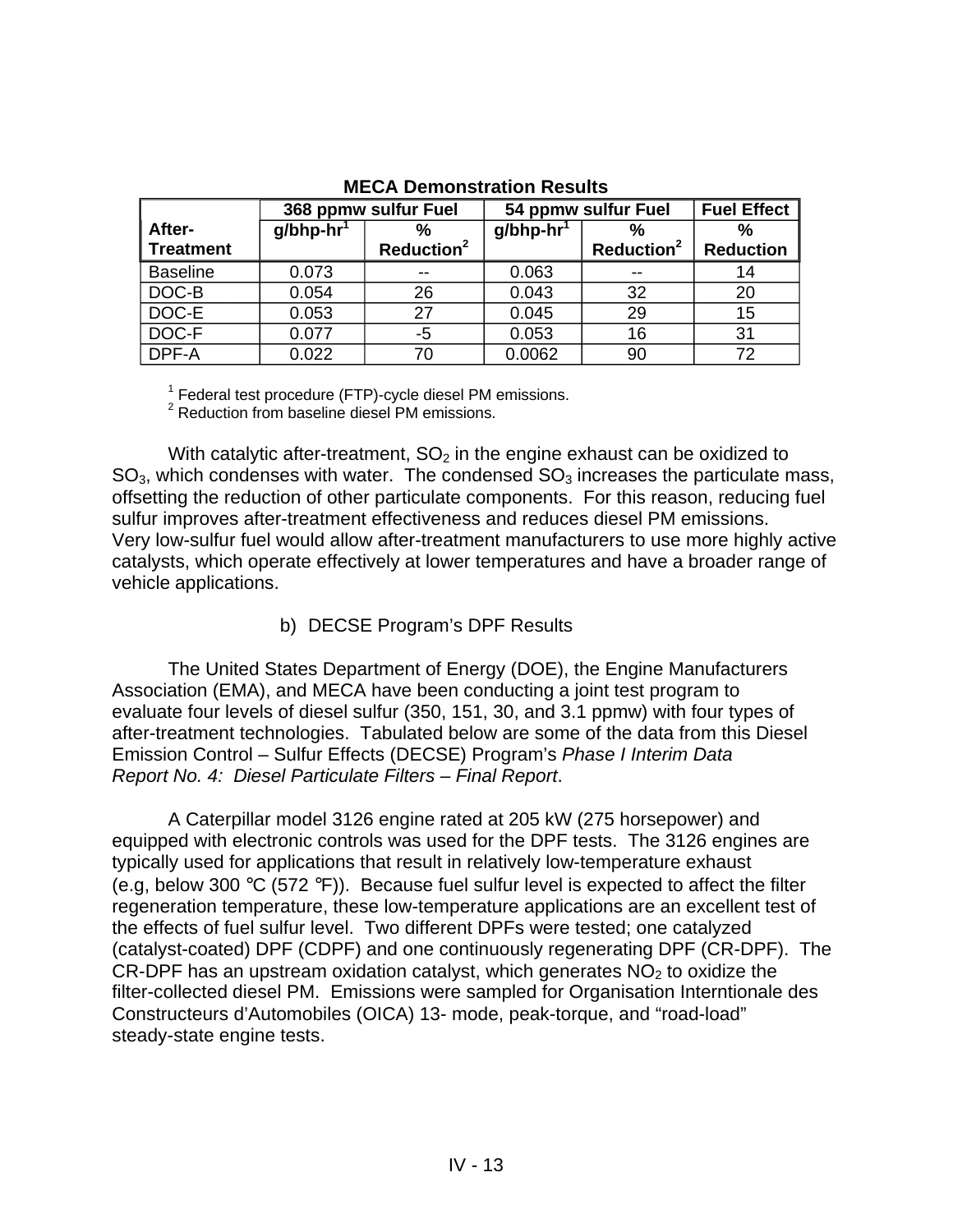| Steady-      | After-        | <b>Diesel PM Emissions</b> |            | <b>Efficiency</b> |               | <b>Sulfur Effect</b> |               |      |
|--------------|---------------|----------------------------|------------|-------------------|---------------|----------------------|---------------|------|
| <b>State</b> | treatment     |                            | (g/bhp-hr) |                   | (% Reduction) |                      | (% Reduction) |      |
| <b>Test</b>  | <b>Device</b> | 151                        | 30         | 3.1               | 30            | 3.1                  | 30            | 3.1  |
|              |               | ppmw                       | ppmw       | ppmw              | ppmw          | ppmw                 | ppmw          | ppmw |
| <b>OICA</b>  | Eng.-out      | 0.0708                     | 0.063      | 0.0613            | --            | --                   | 11            | 13   |
| $13 -$       | <b>CDPF</b>   | 0.0707                     | 0.0166     | 0.0031            | 74            | 95                   | 77            | 96   |
| Mode         | <b>CR-DPF</b> | 0.0729                     | 0.0176     | 0.0032            | 72            | 95                   | 76            | 96   |
| Peak-        | Eng.-out      | 0.0563                     | 0.0489     | 0.043             | --            | --                   | 13            | 24   |
| Torque       | <b>CDPF</b>   | 0.046                      | 0.0137     | 0.0031            | 72            | 93                   | 70            | 93   |
| Mode         | CR-DPF        | 0.0456                     | 0.0133     | 0.0039            | 73            | 91                   | 71            | 91   |
| Road-        | Eng.-out      | 0.0459                     | 0.0414     | 0.041             |               | --                   | 10            | 11   |
| Load         | <b>CDPF</b>   | 0.0574                     | 0.0082     | 0.0026            | 80            | 94                   | 86            | 95   |
| Mode         | <b>CR-DPF</b> | 0.0637                     | 0.008      | 0.0012            | 81            | 97                   | 87            | 98   |

# **DECSE Program's DPF Results**

We have assumed the 151-ppmw-sulfur data as the baseline for sulfur effects on diesel PM emissions. The DPF data for the 350-ppmw-sulfur fuel indicate significant diesel PM increases due to catalytic sulfate generation. Carbon monoxide emission reductions of 90 percent or more, and hydrocarbon emission reductions of over 50 percent, were achieved for all fuel sulfur levels and engine tests with both DPFs.

3. Other Reformulation Options

Aromatic-hydrocarbon-content, PAH-content, and fuel-density limits should help to control diesel PM emissions; however, more data on emission effects on the various engines and run cycles are needed to determine what the limits should be.

4. Swedish Urban Diesel Fuels

In 1991, Sweden introduced new environmental classifications for diesel fuels, with tax incentives to encourage their use. The revised specifications for Swedish Urban Diesel Fuels, issued in 1992, are tabulated here.

| <b>Property</b>            | Limit   | <b>Swedish Class 1</b> | <b>Swedish Class 2</b> |
|----------------------------|---------|------------------------|------------------------|
| Sulfur (ppmw)              | Maximum | 10                     | 50                     |
| Aromatic Content (vol. %)  | Maximum | 5.0                    | 20                     |
| PAH Content (vol. %)       | Maximum | 0.02                   | 0.1                    |
| Initial Boiling Point (°C) | Minimum | 180                    | 180                    |
| $T_{95}$ (°C)              | Maximum | 285                    | 295                    |
| Density (g/ml)             | Range   | 0.800 to 0.820         | 0.800 to 0.820         |
| Cetane Index               | Minimum | 50                     |                        |

## **Revised Specifications for Swedish Urban Diesel Fuels**

A concern was identified that Swedish Class 1 and Class 2 fuels may cause premature injection-pump wear due to their low lubricity characteristics; however,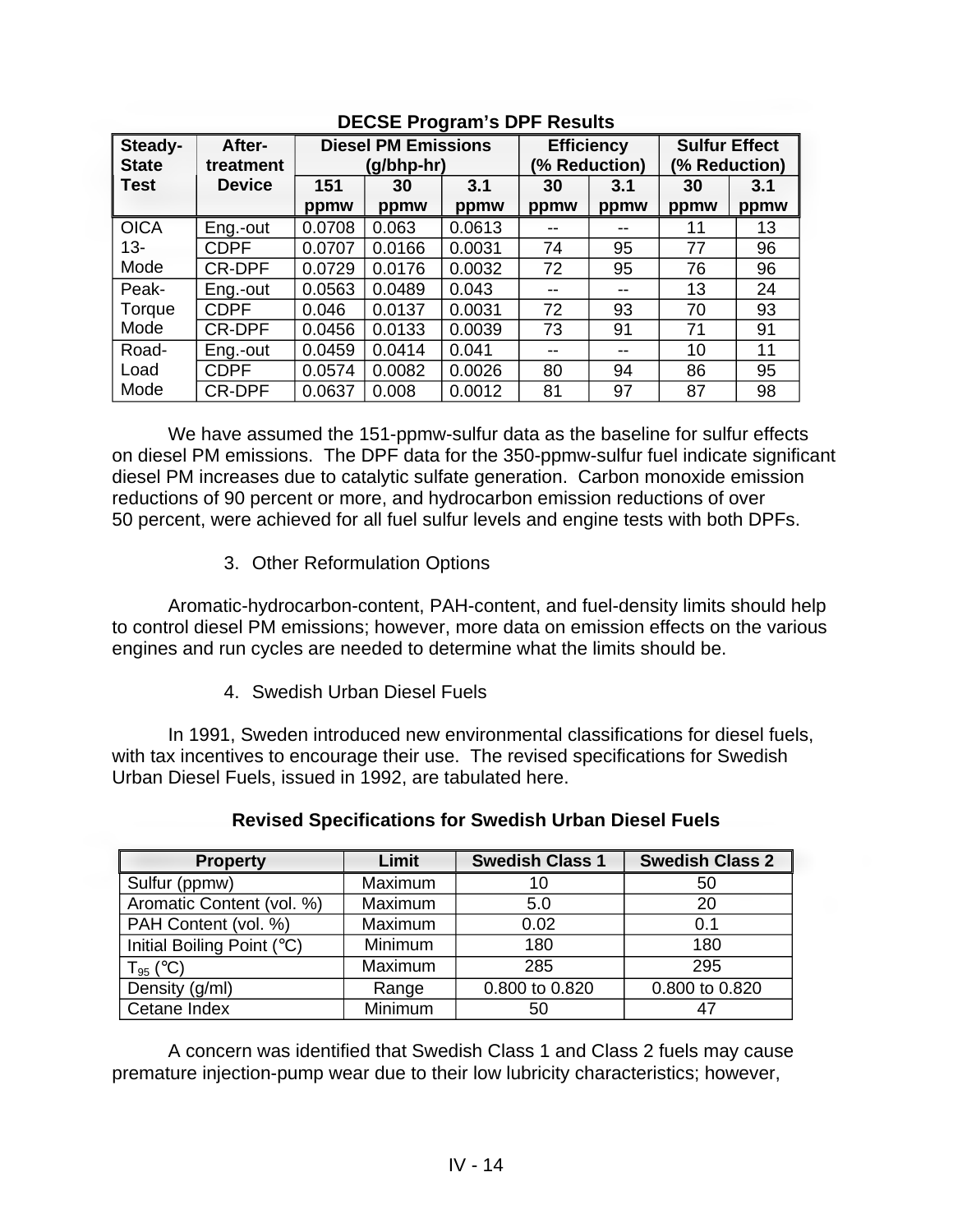testing has shown that Class 1 fuel, enhanced with a lubricity additive, performs without problems.

5. ARCO's Emission Control – Diesel

ARCO has developed a diesel fuel called EC-D that results in substantially lower exhaust emissions compared to a CARB Diesel fuel blend. EC-D has a very low-sulfur content, low aromatic and PAH contents, a high natural cetane number, and low density. EC-D is produced from typical crude oil using a conventional refining process.

Three engines were tested in an emissions laboratory and six urban trucks and buses were tested on a heavy-duty vehicle chassis dynamometer. Initial test results indicate that EC-D reduces regulated emissions while maintaining fuel economy, compared to a CARB Diesel fuel blend. The initial test results that averaged the reductions on emissions and a summary of the fuel properties from the initial EC-D test program are tabulated below.

| <b>Emission Reductions by Percentage</b> |  |  |  |  |
|------------------------------------------|--|--|--|--|
| Diesel PM                                |  |  |  |  |
|                                          |  |  |  |  |
|                                          |  |  |  |  |
|                                          |  |  |  |  |

## **Averaged Results from Initial EC-D Test Program**

| <b>Property</b>              | EC-D  | <b>CARB Blend</b> |  |  |  |
|------------------------------|-------|-------------------|--|--|--|
| <b>Sulfur Content (ppmw)</b> | $2$   | 120               |  |  |  |
| Aromatic Content (vol. %)    | 8.8   | 18.9              |  |  |  |
| PAH Content (wt. %)          | 0.5   |                   |  |  |  |
| <b>Natural Cetane Number</b> | 61.7  | 53.2              |  |  |  |
| Nitrogen Content (ppmw)      |       | 98                |  |  |  |
| <b>API Gravity</b>           | 41.5  | 36.3              |  |  |  |
| <b>Specific Gravity</b>      | 0.818 | 0.843             |  |  |  |
| Cloud Point (°F)             | 32    | 10.4              |  |  |  |
| Initial Boiling Point (°F)   | 386   | 358               |  |  |  |

#### **Summary of Initial EC-D Test Program Fuel Properties**

As discussed previously, very low-sulfur fuels such as EC-D will enable the use of sulfur-sensitive emission control devices for even greater exhaust emission reductions. A technology validation program evaluating EC-D and regenerative DPF technology on urban diesel vehicles has been initiated. The fuel's impacts on engine durability, vehicle performance, and emissions will be evaluated in eight truck and bus fleets. Currently, 184 trucks and buses are participating in the test program, 74 (40 percent) of which will be retrofitted with regenerative DPFs. So far, no significant maintenance issues have been reported for school bus, tanker truck, and grocery truck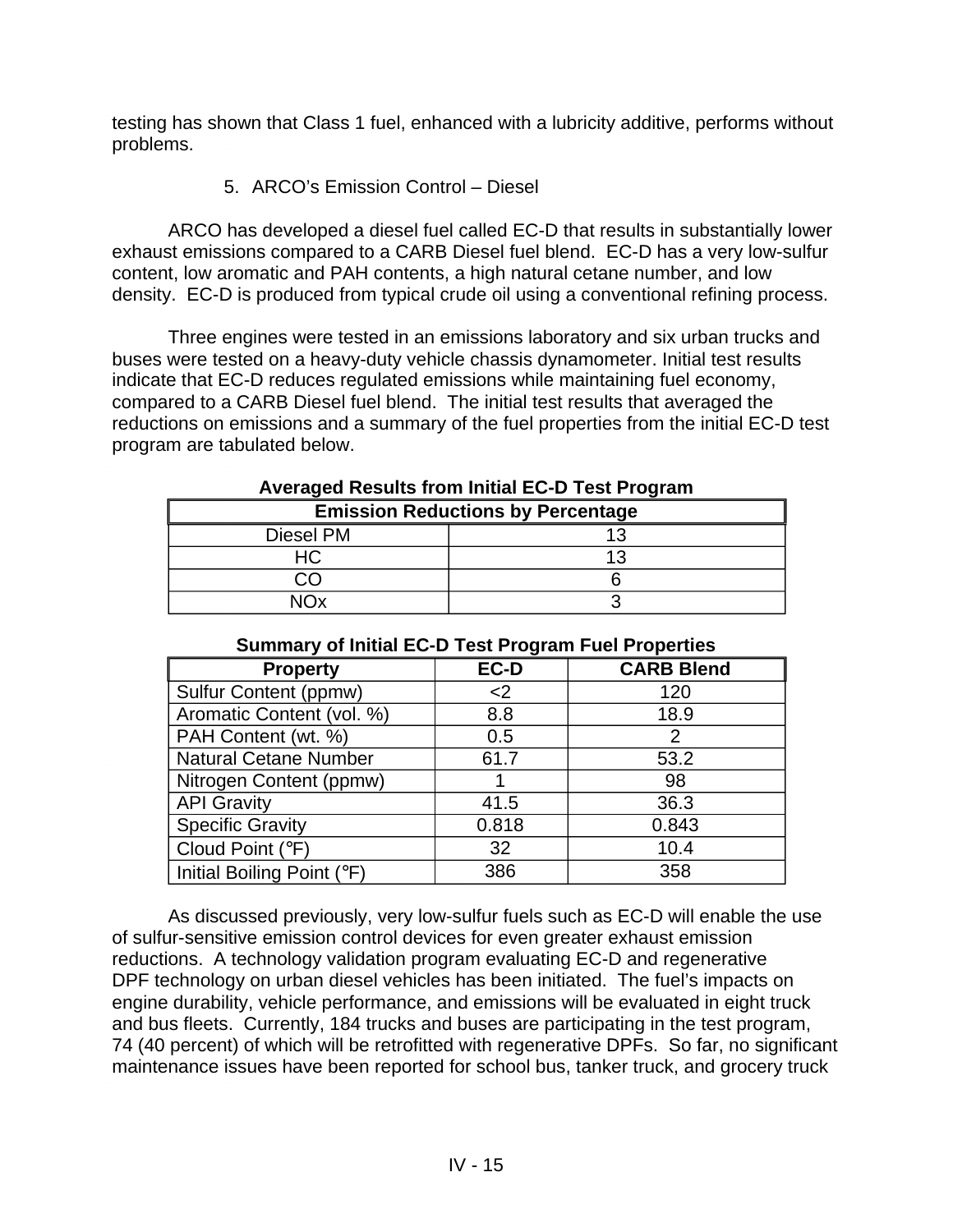fleets, which have been participating in the program for over six months. Preliminary test results indicate that the EC-D with DPFs reduces diesel PM emissions by over 90 percent. The properties of the program test fuels are tabulated below.

| Property                     | EC-D    | <b>CARB Blend</b> |
|------------------------------|---------|-------------------|
| Sulfur Content (ppmw)        | 7.4     | 121.1             |
| Aromatic Content (vol. %)    | 10.9    | 22.5              |
| PAH Content (wt. %)          | 0.9     | 4.1               |
| <b>Natural Cetane Number</b> | 64.7    | 54.1              |
| <b>API Gravity</b>           | 42.8    | 36                |
| Density $@$ 15 °C (g/ml)     | 0.8119  | 0.8445            |
| Energy Content (Btu/gal)     | 126,300 | 130,000           |
| Cloud Point (°F)             | 27      | 16                |
| Initial Boiling Point (°F)   | 412.8   | 351.7             |
| $T_{10}$ ( ${}^{\circ}$ F)   | 445.4   | 409.0             |
| $T_{50}$ ( ${}^{\circ}$ F)   | 526.1   | 525.4             |
| $T_{90}$ ( $\circ$ F)        | 610.9   | 622.7             |
| Final Boiling Point (°F)     | 656.2   | 664.9             |

**Summary of Current EC-D Test Program Fuel Properties** 

The averaged preliminary emission test results for two school buses and two tanker trucks are tabulated below. The vehicles were tested on a heavy-duty chassis dynamometer over a City-Suburban Heavy Vehicle Route (CSHVR) driving schedule. Averaged results of testing, prior to DPF installation, indicate NOx and diesel PM emission reductions, due to EC-D alone, of 10 and 15 percent for the buses and 11 and 3 percent for the trucks. The VFE decrease observed with EC-D, approximately 3 percent, was about equal to the difference in volumetric energy contents between the EC-D test fuel and the CARB blend.

|              | ັ           |                       |                          |      |             |      |                          |           |             | $\tilde{\phantom{a}}$ |                          |
|--------------|-------------|-----------------------|--------------------------|------|-------------|------|--------------------------|-----------|-------------|-----------------------|--------------------------|
| Vehicle      | Fuel/       | <b>NO<sub>x</sub></b> |                          | CO   |             |      | HC                       | Diesel PM |             | <b>VFE</b>            |                          |
| Type         | <b>DPF</b>  | g/mi                  | $\% \Delta$              | g/mi | $\% \Delta$ | g/mi | $% \triangle$            | g/mi      | $\% \Delta$ | mpg                   | %                        |
|              |             |                       |                          |      |             |      |                          |           |             |                       | Δ                        |
| <b>Bus</b>   | <b>CARB</b> | 20.19                 | $-$                      | 2.51 | $-$         | 0.55 | $- -$                    | 0.218     | $-$         | 4.70                  | $-$                      |
| <b>Bus</b>   | EC-D        | 18.12                 | $-10$                    | 2.25 | $-10$       | 0.48 | -13                      | 0.186     | $-15$       | 4.57                  | -                        |
|              |             |                       |                          |      |             |      |                          |           |             |                       | 2.8                      |
| <b>Bus</b>   | w/DPF       | 16.25                 | $-20$                    | 0.15 | -94         | 0.00 | $-99$                    | 0.000     | $-99$       | 4.79                  | 1.9                      |
| <b>Truck</b> | <b>CARB</b> | 16.46                 | $\overline{\phantom{m}}$ | 3.13 | --          | 1.35 | $\overline{\phantom{m}}$ | 0.581     | $-$         | 5.55                  | $- -$                    |
| <b>Truck</b> | EC-D        | 14.66                 | $-11$                    | 2.89 | -8          | 1.24 | -8                       | 0.562     | -3          | 5.36                  | -                        |
|              |             |                       |                          |      |             |      |                          |           |             |                       | 3.4                      |
| Truck        | w/DPF       | 13.93                 | $-15$                    | 0.32 | $-90$       | 0.11 | $-92$                    | 0.026     | $-96$       | 5.24                  | $\overline{\phantom{0}}$ |
|              |             |                       |                          |      |             |      |                          |           |             |                       | 5.6                      |

**Averaged Preliminary Results from Current EC-D Test Program**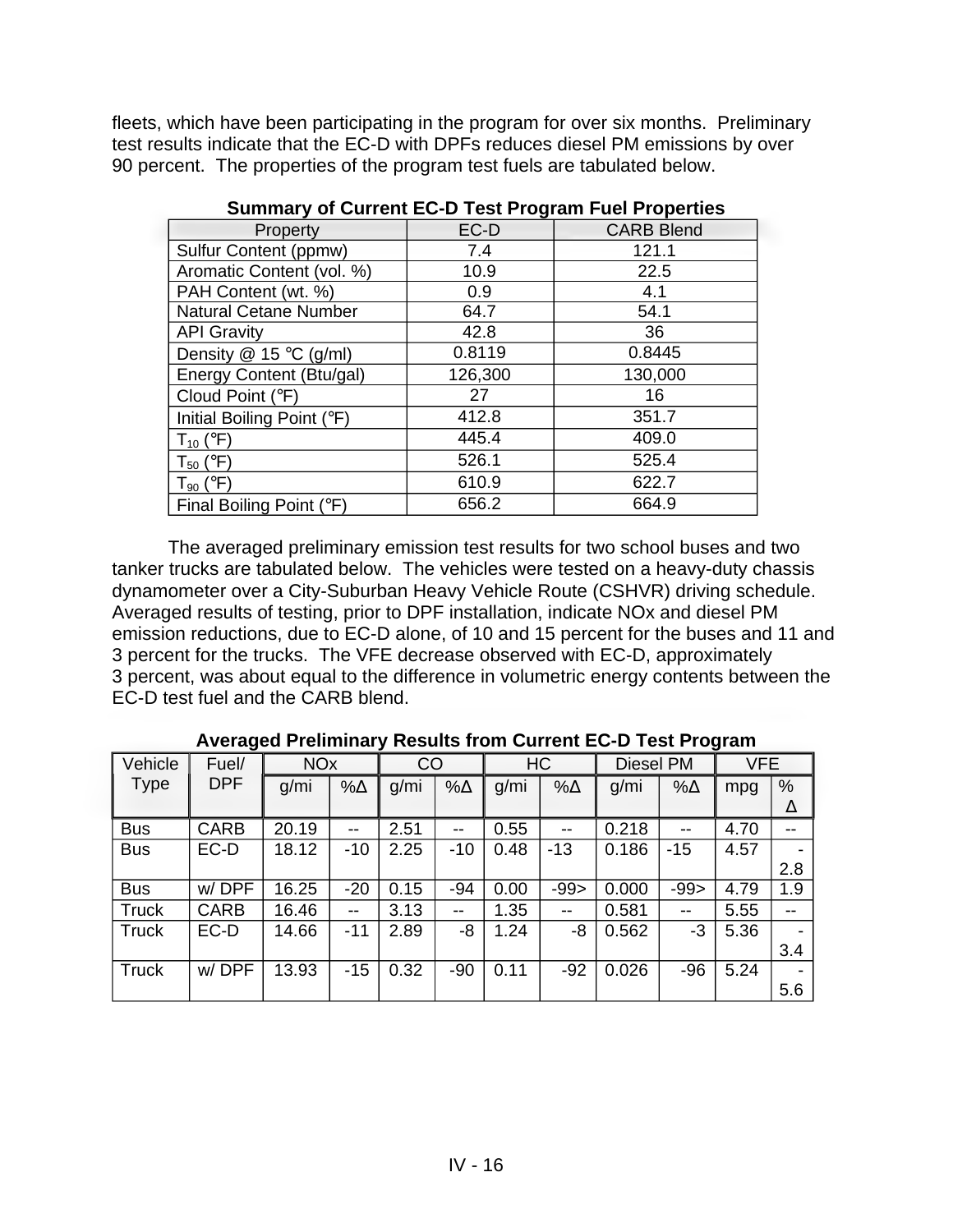6. Ultra-Low-Aromatic Synthetic Diesel Fuel

Fischer-Tropsch is a gas-to-liquid chemical conversion process that is being successfully used to produce high quality gasoline and diesel fuel products from coal, natural gas, and biomass feedstocks. The process originates from Franz Fischer and Hans Tropsch, who patented the synthesis of petroleum at normal pressure using metal catalysts in 1926. In the Syntroleum Process, sulfur is first removed from natural gas. Then, the natural gas is reformed with air, producing a nitrogen-diluted synthesis gas containing mostly  $CO$  and  $H_2$ . A cobalt-based F-T catalyst is used to reassemble the synthesis gas molecules into highly saturated synthetic oil and by-product water. The principal products are iso- and normal paraffins, along with minor amounts of simple olefins and primary alcohols. These few olefins and alcohols are removed by mild hydrosaturation, leaving very-low-aromatic, super-very low-sulfur synthetic diesel fuel. Fischer-Tropsch fuels may require a lubricity additive to prevent undue fuel-injection system wear. A commercially available lubricity additive has been found to be effective.

Three different F-T diesel fuels have been tested against a CARB Diesel fuel with properties of the general reference fuel, following a procedure similar to the CARB procedure for evaluation of alternative formulations. On average, the testing showed emission reductions, compared to the CARB fuel, of 4 percent for NOx, 36 percent for CO, 20 percent for HC, and 26 percent for diesel PM (see table). Averaged properties of the three F-T fuels and the properties of the CARB fuel are also shown below.

| A                         |  |  |  |  |
|---------------------------|--|--|--|--|
| <b>Emission Reduction</b> |  |  |  |  |
| NOx<br>$4\%$              |  |  |  |  |
| 36 %                      |  |  |  |  |
| 20%                       |  |  |  |  |
| 26%                       |  |  |  |  |
|                           |  |  |  |  |

**Averaged Emission Reductions Due to Three F-T Test Fuels** 

| <b>Averaged Properties of Three F-T Test Fuels</b> |
|----------------------------------------------------|
| and Properties of CARB Test Fuel                   |

| <b>Property</b>                   | F-T   | <b>CARB</b> |
|-----------------------------------|-------|-------------|
| Sulfur Content (ppmw)             |       | 345         |
| Aromatic Content (vol. %)         |       | 10          |
| <b>Cetane Number</b>              | 74    | 50          |
| Specific Gravity @ 60 °F/60 °F    | 0.769 | 0.842       |
| Kinematic Viscosity @ 40 °C (cSt) | 1.58  | 2.79        |
| Cloud Point (°F)                  | -9    |             |
| Flash Point (°F)                  | 144   | 180         |

Four trucks, White-GMC WG64T class-8 tractors (80,000-lb gross vehicle weight), with 1996- and 1997-model Caterpillar 3176B, 350-hp diesel engines were tested with a F-T fuel and a CARB Diesel fuel on a heavy-duty chassis dynamometer. Emission reductions with the F-T fuel averaged 12 percent for NOx, 18 percent for CO, 40 percent for HC, and 24 percent for diesel PM (see table on next page). Based on the volumetric energy contents of the two fuels, a VFE reduction of about 3.4 percent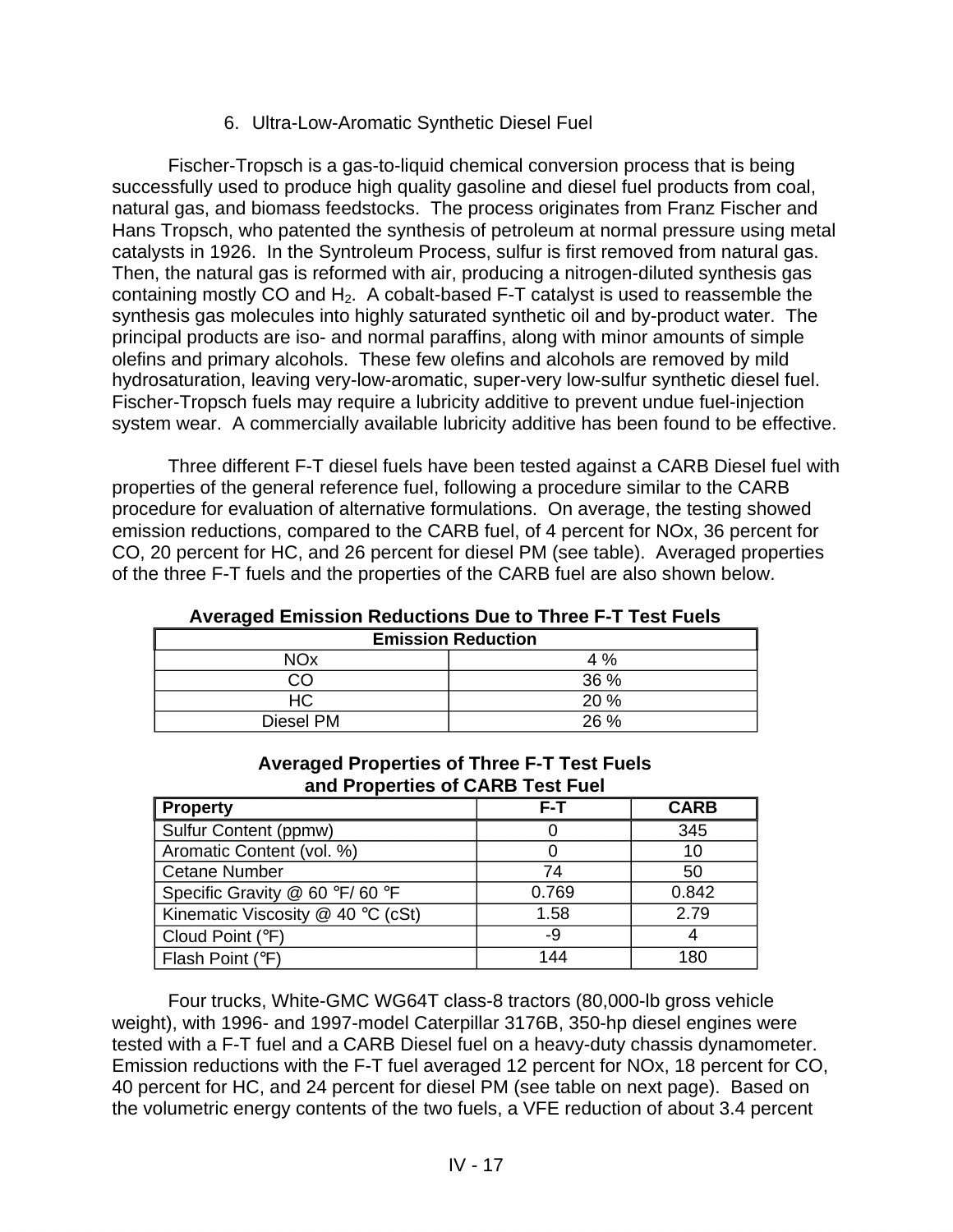was predicted for the F-T fuel. The test average reduction was 2.4 percent. Drivers could not detect a performance difference between trucks operating on the F-T fuel and the CARB Diesel. Properties of the two fuels are summarized below.

| ENNOUVILING GRING TOT THAN WANTS THOUGH |      |      |             |  |  |
|-----------------------------------------|------|------|-------------|--|--|
| Average Values                          | CARB | F-T  | % Reduction |  |  |
| $NOx$ ( $g/ml$ )                        | 13.4 | 11.7 |             |  |  |
| CO (g/min)                              | 3.99 | 3.27 |             |  |  |
| HC (q/ml)                               | 0.67 | 0.40 |             |  |  |
| Diesel PM (g/mi)                        | 0.48 | 0.37 | 24          |  |  |
| VFE (mpg)                               | 5.95 | 5.81 |             |  |  |

#### **Summary of Chassis Dynamometer Emission Results for F-T and CARB Fuels**

| Summary of F-1 and CARB Test Fuel Properties |         |             |  |  |  |  |
|----------------------------------------------|---------|-------------|--|--|--|--|
| <b>Property</b>                              | F-T     | <b>CARB</b> |  |  |  |  |
| Sulfur Content (ppmw)                        | < 5     | 100         |  |  |  |  |
| Aromatic Content (vol. %)                    | 0.1     | 17.9        |  |  |  |  |
| Cetane Number (Index)                        | > 74    | (53.7)      |  |  |  |  |
| Specific Gravity @ 60 °F/60 °F               | 0.7845  | 0.8337      |  |  |  |  |
| Volumetric Energy Content (Btu/gal)          | 123,600 | 127,900     |  |  |  |  |
| Initial Boiling Point (°F)                   | 410     | 347         |  |  |  |  |
| $T_{10}$ (°F)                                | 500     | 415         |  |  |  |  |
| $T_{50}$ ( ${}^{\circ}$ F)                   | 572     | 514         |  |  |  |  |
| $T_{90}$ ( $\circ$ F)                        | 628     | 630         |  |  |  |  |
| Final Boiling Point (°F)                     | 640     | 685         |  |  |  |  |

# **Summary of F-T and CARB Test Fuel Properties**

#### B. Alternative Diesel Fuels

The fuels discussed in this section contain oxygenated components or consist of oxygenated chemical compounds.

1. Fuel/water Emulsions

A-55, Incorporated, has patented diesel/water and naphtha/water emulsion fuels for use in compression ignition (CI or diesel) engines. The diesel/water fuel patented by A-55 consists of about 30 percent water and about 70 percent petroleum diesel. Small amounts (less than 1 percent ) of a proprietary additive are included to maintain the emulsion, enhance the lubricity, inhibit corrosion, protect against freezing, and limit foaming potential. The diesel fraction of the emulsion can be either a naphtha cut or finished diesel fuel.

The presence of water in the emulsion reduces both diesel PM and NOx emissions in diesel engines. The water causes lower combustion temperatures, which reduces NOx emissions. The NOx emissions reductions increase as the water content of the emulsion increases. Also, for a given water content, the NOx reductions are greater for diesel/water emulsions than for diesel/naphtha emulsions. The water also produces a different combustion pattern, which causes the carbon in the fuel to burn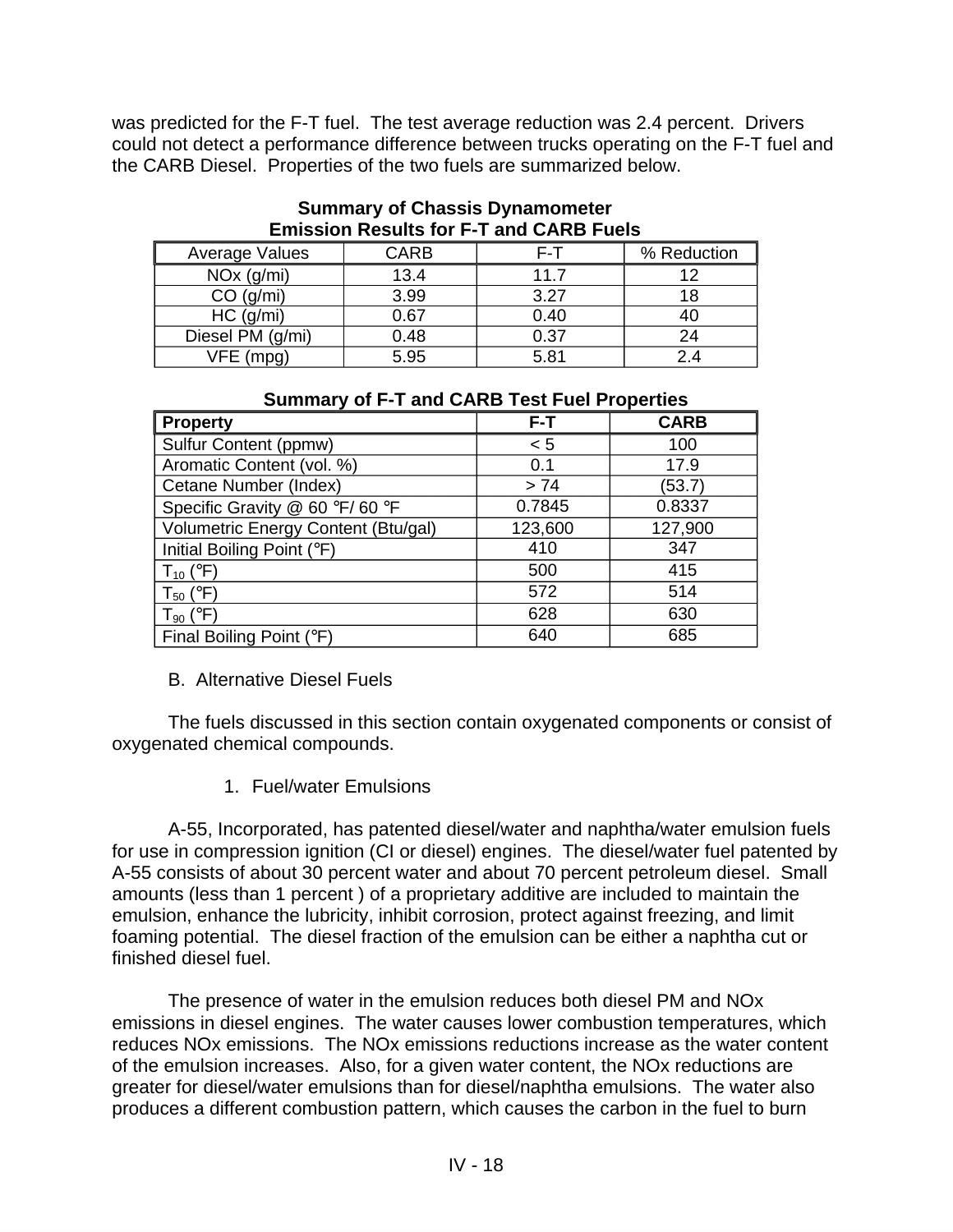more completely, producing lower diesel PM emissions. Tests in a transit bus showed NOx reductions of 53 percent and diesel PM reductions of 20 percent. More recent tests on a 1999 diesel pickup showed NOx reductions of 26 percent and diesel PM reductions of 22 percent.

There does not appear to be any loss in engine power or degradation in performance from the use of diesel/water or naphtha/water emulsions. Testing has shown that power and torque curves with the emulsions are comparable to those of No. 2-D fuel. Peak cylinder pressures are also comparable. Diesel/water emulsions appear to result in slightly greater thermal efficiency. The presence of water decreases the volumetric energy content, which is translated into a reduction in VFE (miles per gallon). However, there appears to be little difference, or perhaps a slight increase, in the fuel economy, on a miles-per-BTU basis with the emulsion. Because of the reduced volumetric fuel economy, the range is reduced. Also, on some applications, the volumetric flow rate to the engine is increased, necessitating modifications to the fuel metering system. The need for these modifications is an obstacle that has to be overcome before diesel/water emulsions could be considered feasible on a widespread basis for all diesel vehicles.

The use of diesel/water and naphtha/water emulsions has been demonstrated in some bus fleet applications. The regional transit agency in Reno had three urban transit buses operating on diesel/water and naphtha/water emulsions, and the Washoe County School District became the first school district to approve the use of the fuels in four school buses. More recently, two para-transit buses in Sacramento were operated on A-55.

The Lubrizol Corporation has also been developing diesel/water emulsions for use in diesel engines. Lubrizol calls its fuel PuriNOx Performance Systems fuel (PuriNOx). PuriNOx is a diesel/water emulsion in which the diesel fuel is the continuous phase and the water is emulsified. The water content of PuriNOx is about 20 percent and the diesel fuel content is about 80 percent. Surfactants and other additives make up less than 1 percent. Lubrizol has reported a NOx reduction of 15 percent, and a diesel PM reduction of 51 percent, in eight-mode emission testing of PuriNOx in an eight cylinder, 34.5-liter diesel engine. The table below summarizes the reported emission reductions.

| <b>Pollutant</b> | <b>Reduction (%)</b> |  |  |  |
|------------------|----------------------|--|--|--|
| NOx              | 15                   |  |  |  |
| тнс              | 14                   |  |  |  |
|                  |                      |  |  |  |
| Diesel PM        | 5                    |  |  |  |

**Emission Reductions from Engine Testing of PuriNOx** 

Lubrizol has also conducted a chassis dynamometer test on a Euro II Olympian bus in which PuriNOx was used in combination with a diesel oxidation catalyst. Over the Millbrook London Transport Bus (MLTB) Cycle, the combined use of the diesel oxidation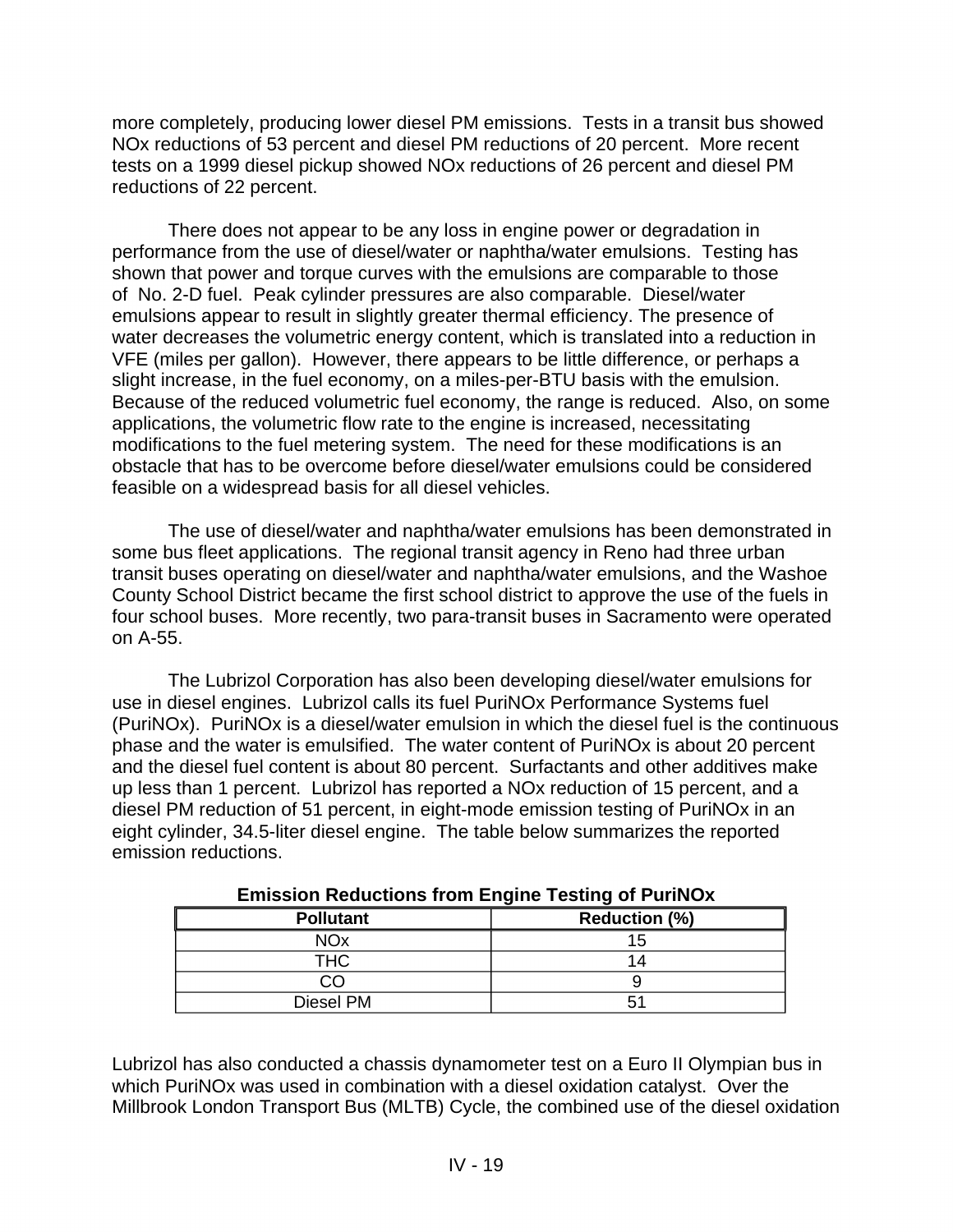catalyst and PuriNOx achieved a NOx reduction of 21 percent and a diesel PM reduction of 70 percent. The baseline diesel fuel and the emulsion-base diesel fuel were the same, and had a sulfur content of less than 50 ppmw and a  $T_{95}$  of less than 345 °C. The table below summarizes the observed emission reductions.

| <b>Pollutant</b>      | <b>Baseline</b><br><b>Emissions</b><br>(g/km) | Emissions w/<br>DOC+PuriNOx<br>(g/km) | <b>Emission</b><br><b>Reduction</b><br>$\frac{9}{6}$ |
|-----------------------|-----------------------------------------------|---------------------------------------|------------------------------------------------------|
| <b>NO<sub>x</sub></b> | 14.0                                          | 11.1                                  |                                                      |
| <b>THC</b>            | 0.654                                         | 0.055                                 | 92                                                   |
| CO                    | 1.516                                         | 0.046                                 |                                                      |
| Diesel PM             | 0.182                                         | 0.055                                 |                                                      |

| <b>Emissions and Emission Reductions from Chassis Testing</b> |  |
|---------------------------------------------------------------|--|
| of a Bus with Diesel Oxidation Catalyst and PuriNOx           |  |

In summary, diesel/water and naphtha/water emulsions have promise for applications where central fueling facilities exist. Fleet applications such as transit buses and school buses are examples of such applications.

## 2. Ethanol-Diesel Micro-Emulsions

Emulsions between ethanol and diesel recently have shown promise as an emission reduction technology for diesel engines. In ethanol-diesel emulsions, globules of ethanol are dispersed within the diesel fuel. Most of the research to date has focused on formulations with aqueous ethanol, that is, solutions of water and ethanol. The aqueous ethanol content of the emulsions is typically 12 to 24 percent by weight. A stable emulsion is maintained with the presence of surfactants, which contain polar and non-polar ends. The polar ends point towards the interior of the globules where the ethanol molecules are found, while the non-polar ends point to the area between the globules where the diesel compounds are found. The globules in ethanol-diesel emulsions tend to be smaller than those found in fuel/water emulsions. Hence they are referred to as micro-emulsions, as opposed to macro-emulsions. Micro-emulsions are clear, temperature-stable formulations that can be handled the same way as diesel fuel.

Ethanol-diesel emulsions are being developed as a strategy for diesel PM and NOx emission reductions. NOx reductions are achieved as a result of lower combustion temperatures. The combustion temperatures are reduced as a result of the high heats of vaporization of ethanol and water. The diesel PM emissions are reduced as a result of a phenomenon referred to as steam explosion. Steam explosion refers to the sudden vaporization and expansion of the water within the globules. This vaporization better atomizes the fuel, which promotes complete combustion. The emission reduction effects of water and ethanol are proportional to their concentration. So-called "first generation" formulations of ethanol-diesel emulsions reduced diesel PM emissions by approximately 40 percent and NOx emissions by approximately 10 percent. "Second generation" formulations incorporating several refinements increased the NOx reduction somewhat, but decreased the diesel PM reductions. Further work is being done to obtain the optimum formulation for combined NOx and diesel PM reductions. Some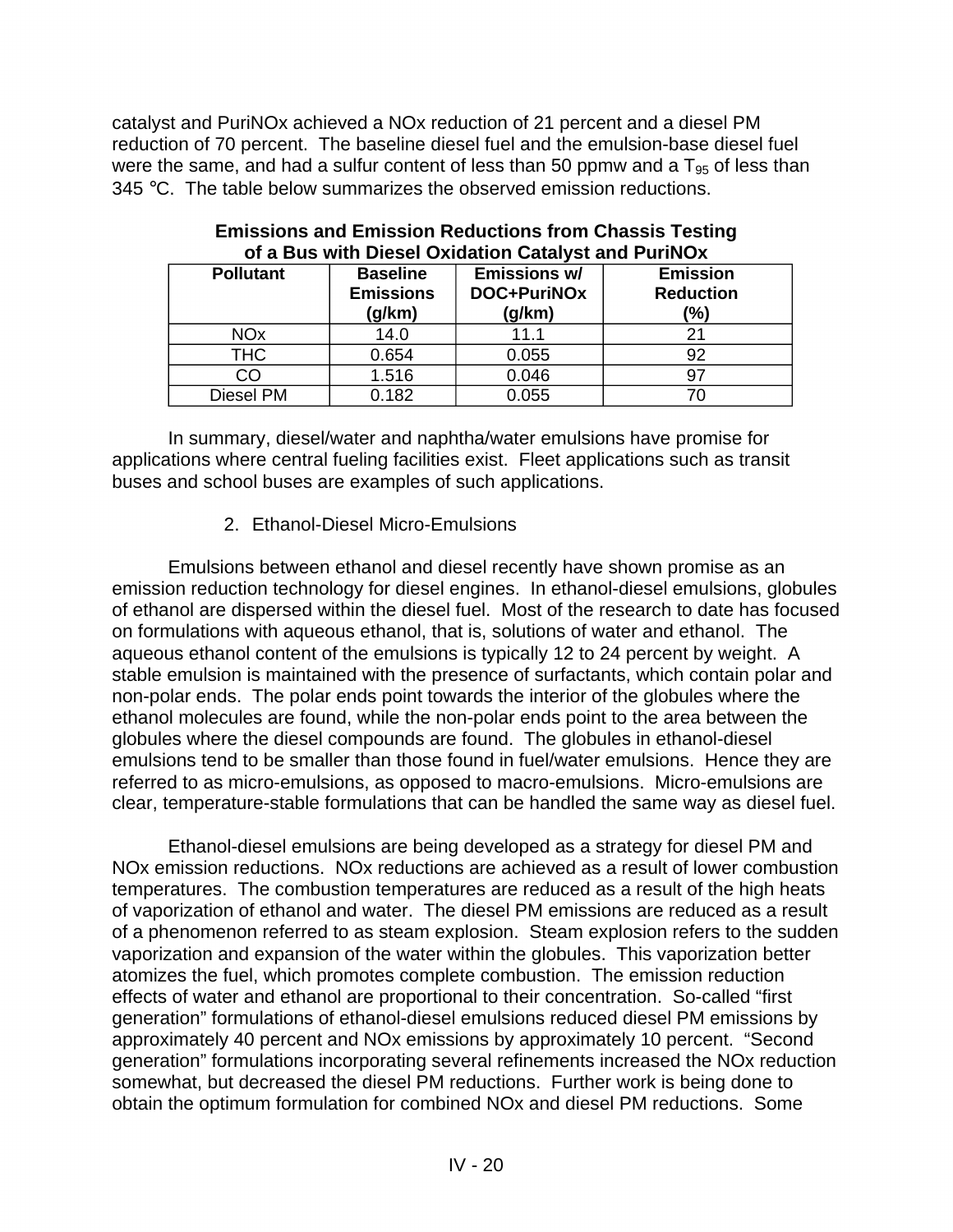tests have shown that the use of ethanol-diesel emulsions increases emissions of some pollutants. Exhaust hydrocarbon emission increases of

20 to 50 percent have been measured. The presence of ethanol in the emulsion causes both formaldehyde and acetaldehyde to increase. The table below summarizes the emissions reductions from the use of ethanol-diesel emulsions.

| <b>Pollutant</b>      | <b>Percent Reduction</b> |
|-----------------------|--------------------------|
| Diesel PM             | 30 to 40                 |
| <b>NO<sub>x</sub></b> | 10 to 20                 |
| CO                    | 0 to 20                  |
| <b>HC</b>             | $-20$ to $-50$           |
| Formaldehyde          | $-170$                   |
| Acetaldehyde          | -75                      |

**Potential Emission Benefits of Ethanol-Diesel Fuel Emulsions** 

Ethanol-diesel emulsions appear to have little effect on diesel-engine fuel economy. The volumetric energy content of ethanol-diesel emulsions is lower than that of diesel fuel. This would tend to reduce the fuel economy of ethanol-diesel emulsions. However, the thermal efficiency of an engine fueled with an ethanol-diesel emulsion is somewhat higher than with diesel fuel, and this offsets the effect of lower energy content. Consequently, the net VFEwith ethanol-diesel emulsions is about the same as with diesel fuel.

A number of companies are working to commercialize the ethanol-diesel emulsion technology. Pure Fuels USA, Incorporated, is working to find the optimum mix of ethanol, water, and diesel. They are also working to optimize the amount and type of emulsifier. The use of other additives to increase cetane number, improve NOx reductions, and lower cost is also being explored. Pure Energy Corporation has developed an additive package that allows the emulsion to be maintained at temperatures as low as -20 °F. Pure Energy Corporation participated in a demonstration program by the Chicago Transit Authority in which 15 buses were operated with an ethanol-diesel emulsion.

Further development work needs to be done before ethanol-diesel emulsions can be considered a viable alternative to conventional diesel. Currently, ethanol-diesel emulsions are not cost competitive with conventional diesel, costing about \$0.07 to \$0.15 more per gallon to produce. Ethanol-diesel emulsions require government subsidies in the form of tax breaks to approach cost competitiveness with conventional diesel. Further fleet testing is required to demonstrate the lack of adverse, long-term engine and fuel system effects. Specifically, more information is needed on long-term lubricity and corrosion effects. Also, further optimization of the emulsifier/additive package is required. In order to optimize the total emissions reductions from diesel engines, the integrated use of ethanol-diesel emulsions in engines using exhaust gas treatment technologies needs to be demonstrated.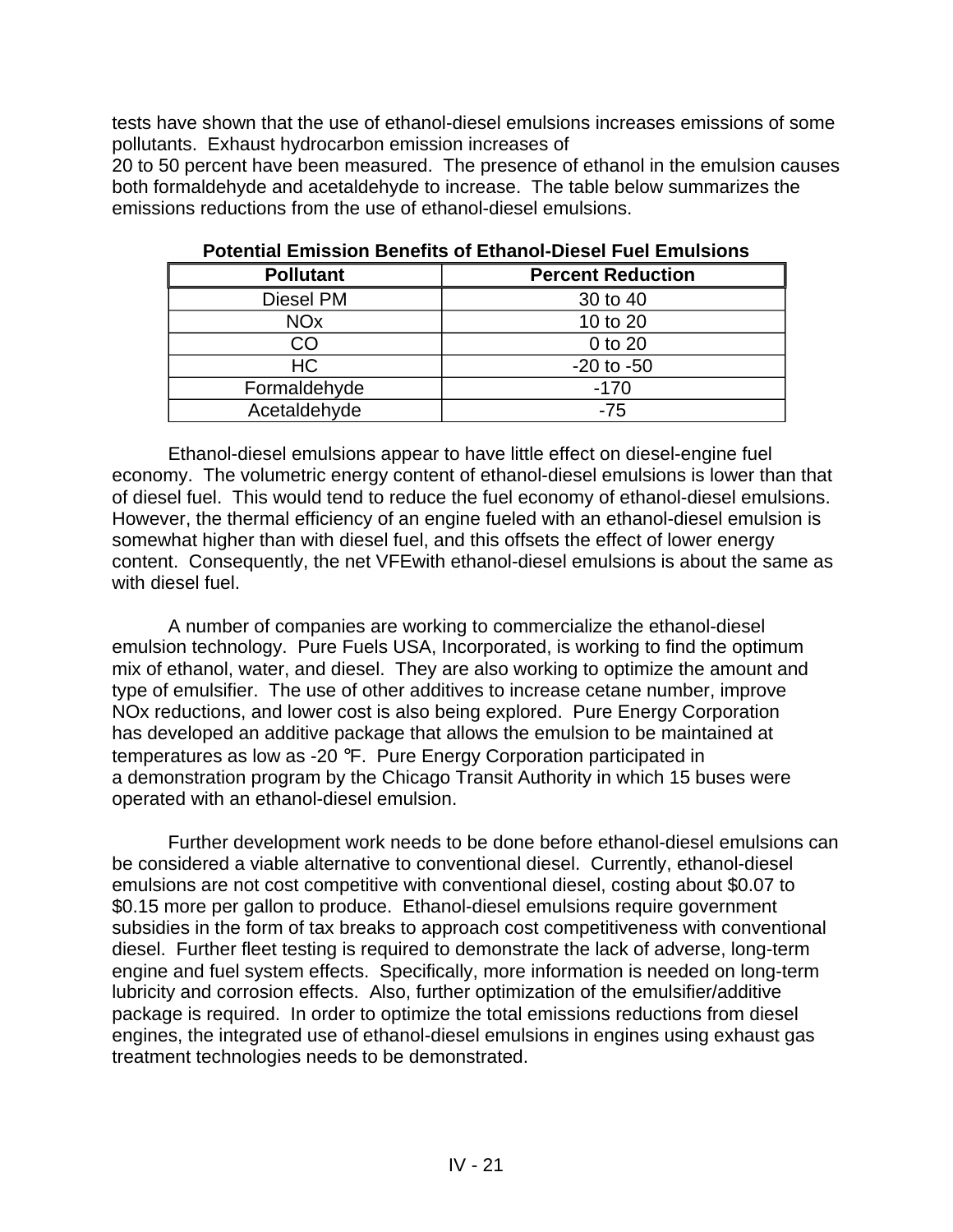## 3. Biodiesel and Blends

Biodiesel is a mono-alkyl ester-based oxygenated fuel, a fuel made from vegetable oil or animal fats. It can be produced from oilseed plants, such as soybeans and canola, or from used vegetable oil. It has similar properties to petroleum-based diesel fuel, and can be blended into petroleum-based diesel fuel at any ratio. It is most commonly blended into petroleum-based diesel fuel at 20 percent. This mixture is commonly referred to as "B20". Neat biodiesel is termed B100. The use of biodiesel, neat or in petroleum-based blends, does not require modifications to the engine or fuel system.

Biodiesel is registered as a fuel and fuel additive with the United States Environmental Protection Agency. It has gone through the U.S. EPA Tier I Health Effects Testing under the Clean Air Act section 211(b), which provides an inventory of environmental and human health effects attributes. Recently, B100 has been classified as an alternative fuel by the United States Department of Energy, and the United States Department of Transportation.

Biodiesel has similar properties to petroleum based diesel fuel; however, there are some significant differences. Biodiesel contains 11 percent oxygen by weight and contains no sulfur or aromatic hydrocarbons. On a transient test cycle, fuel economy and power are about 10 percent lower than conventional diesel fuel; with B20 the loss is about 2 percent. Biodiesel has favorable lubricity characteristics, but will soften and degrade certain types of elastomers and natural rubber compounds over time. Manufacturers recommend that natural or butyl rubbers not be allowed to come in contact with pure biodiesel. Biodiesel can be stored in the same tanks as petroleum based diesel, but it has a shorter shelf life, which makes it less suitable for use in emergency generators or engines that operate infrequently.

Emission data comparing biodiesel to CARB diesel are limited, but data comparing biodiesel to conventional diesel fuel are more readily available. Compared to CARB diesel or conventional diesel fuel, the use of B100 significantly reduces diesel PM, CO, and HC, but significantly increases NOx. Also, based on Ames mutagenicity studies, B100 may provide a 90-percent reduction in cancer risk compared to conventional diesel fuel. In comparing B20 to conventional diesel fuel, the changes in emissions are directionally the same, but smaller. The table on the next page provides a summary of emission test results from the use of B100 and B20 compared to conventional diesel fuel.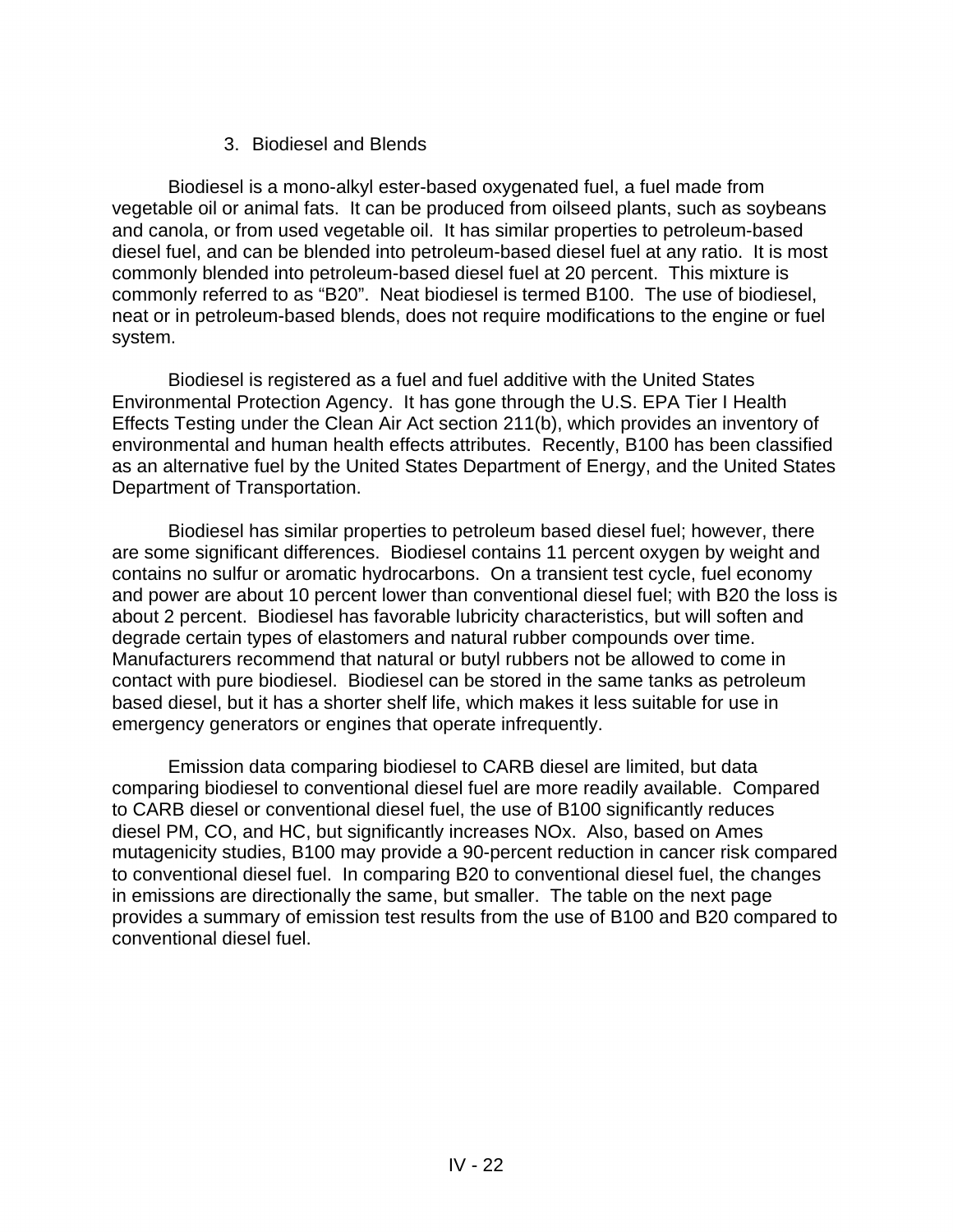| <b>Potential Emission Benefits of Biodiesel</b><br>and a 20-Percent Biodiesel Blend |                    |          |  |  |  |  |  |
|-------------------------------------------------------------------------------------|--------------------|----------|--|--|--|--|--|
| <b>Pollutant</b>                                                                    | B100 (%)<br>B20(%) |          |  |  |  |  |  |
| <b>NO<sub>x</sub></b>                                                               | $+13$              | $+2$     |  |  |  |  |  |
| Carbon Monoxide                                                                     | -50                | $-20$    |  |  |  |  |  |
| Hydrocarbons                                                                        | -93                | $-30$    |  |  |  |  |  |
| <b>Particulate Matter</b>                                                           | $-30$              | $-22$    |  |  |  |  |  |
|                                                                                     |                    |          |  |  |  |  |  |
| <b>Sulfates</b>                                                                     | -100               | $-20*$   |  |  |  |  |  |
| Polycyclic Aromatic Hydrocarbons**                                                  | -80                | $-13$    |  |  |  |  |  |
| Nitro-PAH's**                                                                       | -90                | $-50***$ |  |  |  |  |  |

**Estimated from B100 result** 

Average reduction across all compounds measured

\*\*\* 2-nitroflourine results were within test method variability

Source: Biodiesel Emissions, Fact Sheet, National Biodiesel Board

Biodiesel reduces the health risks associated with conventional diesel fuel. Biodiesel emissions showed decreased levels of PAH and nitrited-PAH (nPAH) compounds, which have been identified as potential cancer causing compounds. In recent tests, PAH compounds were reduced by 75 to 85 percent, with the exception of benzo(a)anthracene, which was reduced by roughly 50 percent. Also nPAH compounds were reduced significantly. The 2-nitrofluorene and 1-nitropyrene emissions were reduced by 90 percent, and the rest of the nPAH compounds were reduced to only trace levels. These toxic emission differences are likely to be smaller when compared to CARB Diesel fuel, but may still be significant. More data comparing CARB Diesel to biodiesel are needed.

#### C. Diesel Fuel Additives

There are thousands of additives that have been registered with the U.S. EPA as injector cleaners, corrosion inhibitors, or lubricity enhancers; however, the focus of this section is to investigate existing additives and their effectiveness in reducing diesel PM emissions from diesel engines. Additive manufacturers have used different additives to improve combustion efficiency or to facilitate the post combustion reactions in a catalyst or particulate filter. However, in many cases very limited data is available regarding the use of these additives in California diesel fuels. The following is a description of information provided to the ARB staff with regard to additives and their potential ability to reduce diesel PM. Any additives with unsupported claims of emissions reductions were not included; however, the discussion of the following additives does not constitute an endorsement or confirmation of the results by the ARB staff.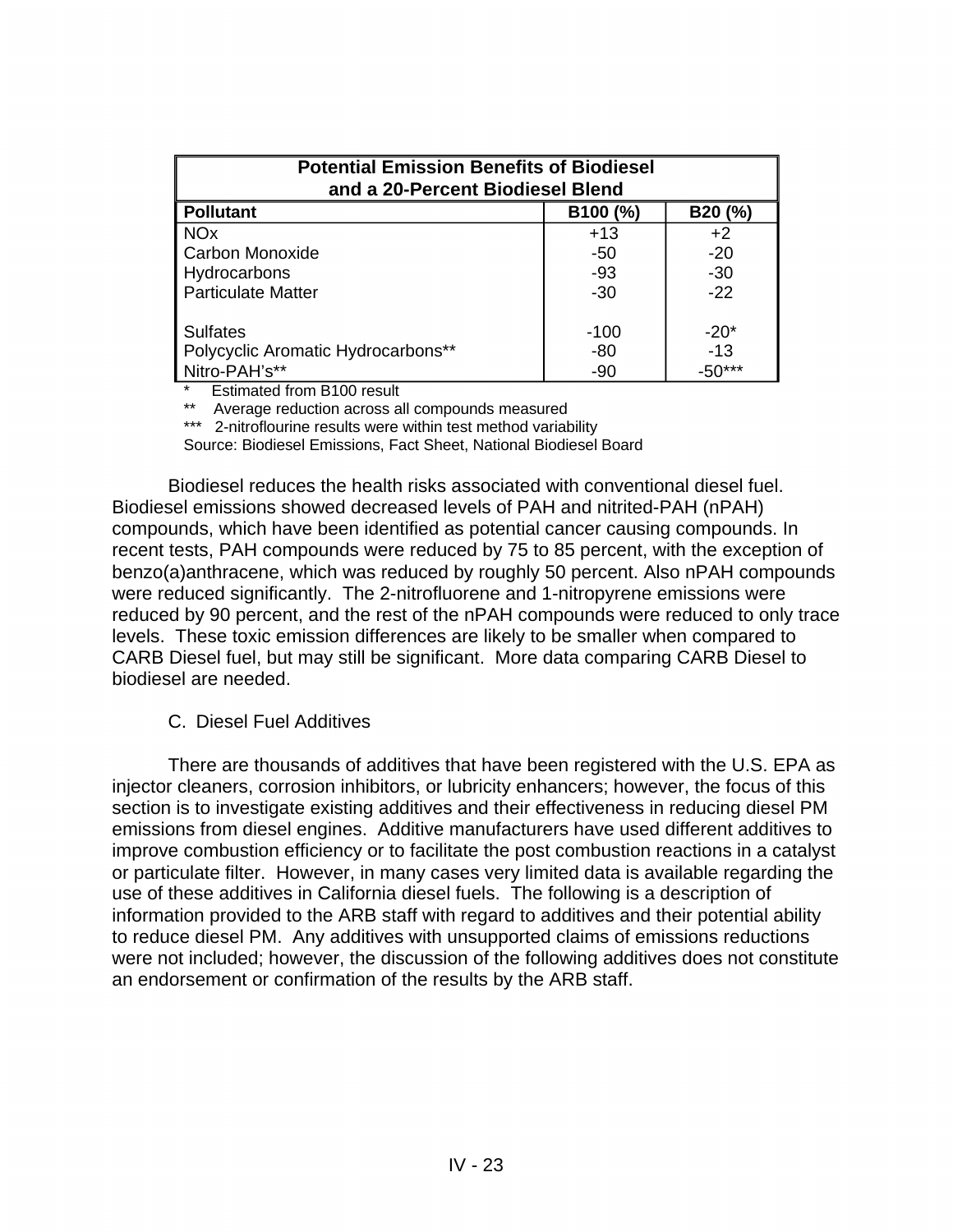## 1. Fuel-Borne Catalysts

Fuel-borne catalysts (FBCs) or regenerative additives can be used to improve the performance of diesel oxidation catalysts and particulate filters. A number of these types of additives have been registered with the U.S. EPA for on-highway use. In Europe certain FBCs have been approved for use with filters in mines, tunnels and construction vehicles; and Peugeot recently announced a new light-duty diesel vehicle using an on board reservoir of FBC and filter.

However, there is also growing concern about potential long-term health effect of the metals in these catalysts. In particular, concerns have been raised about the use of certain FBCs at high levels of treatment on vehicles not equipped with filters. This is generally related to the potential for high levels of metal emissions and an increase in ultra-fine particles when FBCs are used at high treatment rates without filters. Recently certain FBCs have demonstrated PM reductions at ultra-low levels of metal (4-8 ppm) with no increase in the number of ultra-fine particles emitted.

Limited emissions testing using fuel-borne metallic additives has shown varied emissions results. Diesel PM emissions increased slightly with some additives and decreased significantly with others. Diesel fuel tested in vehicles with and without diesel particulate filters, with metallic additives, showed from an 8 percent increase to a 30 percent reduction in diesel PM. HC emissions decreased, and CO emissions either did not change or decreased by about 10 percent. NOx emissions decreased from two to 10 percent, depending on the test additive. However, in combination with a four degree timing retard; some fuel-borne catalysts have been shown to reduce NOx by up to 30 percent, without affecting diesel PM emissions or increasing fuel consumption. Based on tests that were done to measure exhaust metal emissions, metal emissions do not appear to change substantially by using these metallic additives.

Additive manufacturers claim that the use of these additives also improves fuel efficiency, particularly at lower engine speeds, and can reduce the need for very low-sulfur diesel fuels.

In both 368-ppmw and 54-ppmw sulfur fuel, an EPA-registered FBC along with a low-activity DOC has been shown to reduce diesel PM emissions by about 43 percent in FTP testing of a 1998 DDC Series 60 engine. More recent testing of the bimetallic platinum/cerium fuel-borne catalyst, used alone at levels of 8 ppm in a CARB low-sulfur (50 ppm) market blend of diesel, demonstrated a 13 percent reduction in PM emissions. When FBC-treated CARB fuel was used with either an uncatalyzed DPF or lightly catalyzed DPF, PM emissions were reduced by over 80 percent to 0.01g/bhp-hr. Testing of this same FBC in a commercial grade of jet/kerosene fuel produced PM emissions 17 percent below the CARB blend with slightly lower NOx emissions. A combination of FBC-treated CARB fuel blended with 20 percent biodiesel, and used with engine timing changes and a lightly catalyzed filter, reduced PM by 82 percent to 0.011g/bhp-hr and lowered NOx by 8 percent versus the CARB fuel baseline.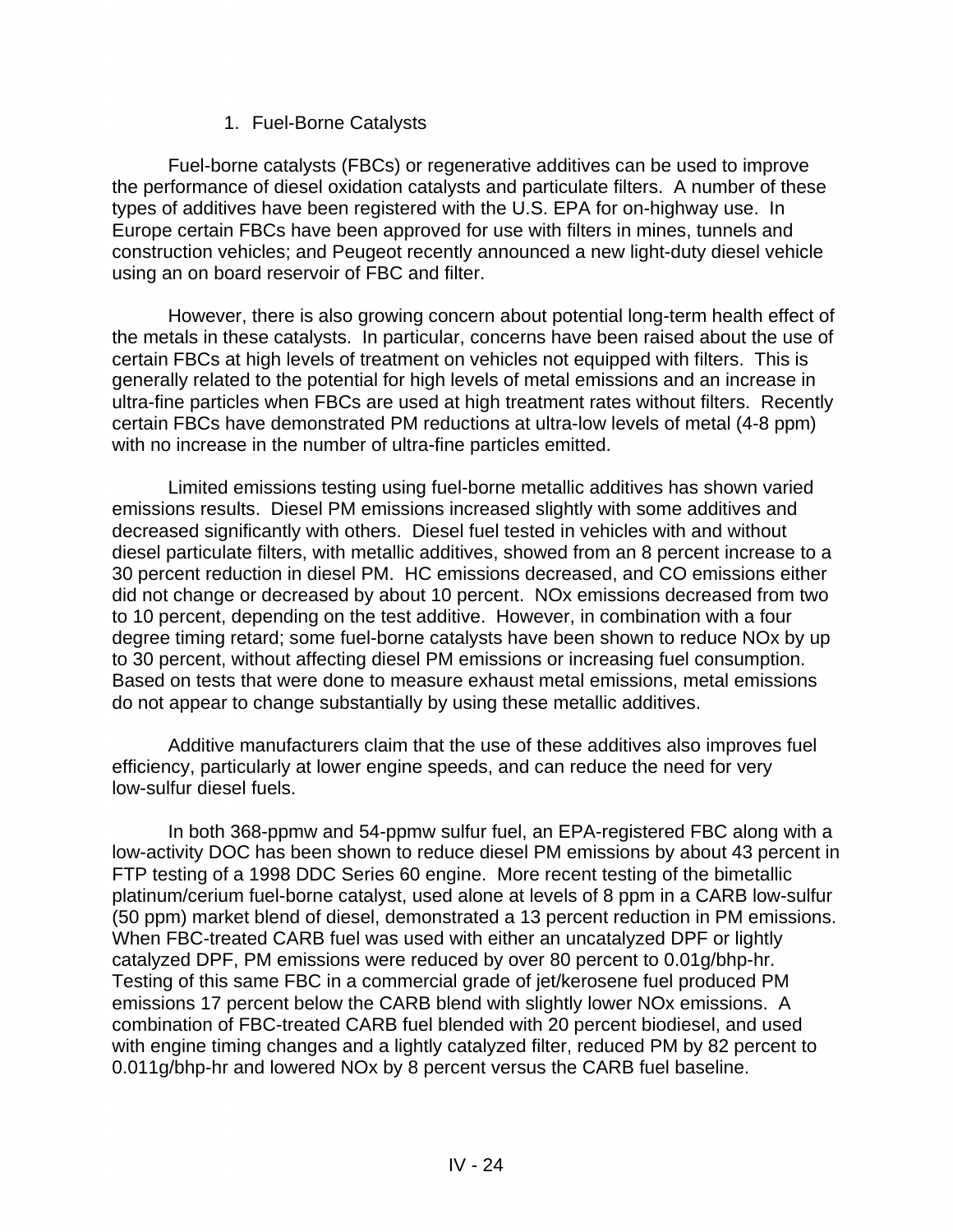## **1998 DDC SERIES 60-400hp CERTIFIED @ 0.1/4.0 PM/NOx (Average of Triplicate Hot FTP Transient)**

| <b>Fuel / Technology</b>          | <b>PM</b>    | <b>NO<sub>x</sub></b> |
|-----------------------------------|--------------|-----------------------|
|                                   | $(gbbbp-hr)$ |                       |
| CARB Market Blend @ 50ppm S       | 0.060        | 3.73                  |
| CARB + FBC                        | 0.052        | 3.76                  |
| CARB + FBC + DPFA                 | 0.010        | 3.76                  |
| CARB + FBC + DPFD                 | 0.011        | 3.76                  |
| $CARB + FBC + DPFA + 2°TR$        | 0.011        | 3.61                  |
| $CARB + FBC + DPFA + 4°TR$        | 0.026        | 3.33                  |
| $CARB + FBC + BIO + 4o TR + DPFC$ | 0.011        | 3.42                  |
| FBC + Jet/Kerosene @ 300ppm S     | 0.050        | 3.63                  |

Testing in support of EPA registration and under the European VERT protocol has shown that at 8 ppm the level of metal emitted is 5 percent of that input to the engine and less than 1 percent is emitted after a filter. This is roughly equivalent to attrition from current autocatalysts. There is no increase in ultra-fine particle emissions with FBC-treated fuel at these low levels, and there was a 95 percent reduction in the number of ultra fines with the FBC and filter combination. Cost increases are estimated at \$0.10/gal for the fuel borne catalyst alone and \$0.15/gal for the FBC-jet/kerosene formulation over conventional highway diesel fuel.

2. Nonmetallic Additives

Chemecol developed a nonmetallic combustion-enhancing additive to reduce emissions. This additive technology is applicable to most diesel fuels and is comprised of mainly hydrocarbon species. It is not believed to be a health hazard because its combustion produces mainly carbon dioxide and water vapor. The additive is currently used in Europe and it has been used in variety of European vehicles for over 8 million miles with no compatibility problems.

The use of this additive has been shown to reduce diesel PM by ten to 20 percent, and to reduce other emissions, in both ECE15 + EUDC and R49 and FiGE transient test conditions. It also reduces PAH and nPAH levels and reduces the sub-2.5-micron particle numbers.

Additives containing esters have been shown to reduce opacity in snap idle tests, but data indicating particulate emission reductions are not available.

- IV. RECOMMENDATIONS
	- A. Changes to Fuel Specifications and Applicability

Depending on technology, very low-sulfur (< 15 ppmw S) CARB Diesel may need to be required for all engines to be manufactured or retrofitted with diesel PM after-treatment. To be consistent with U.S. EPA and to enable after-treatment control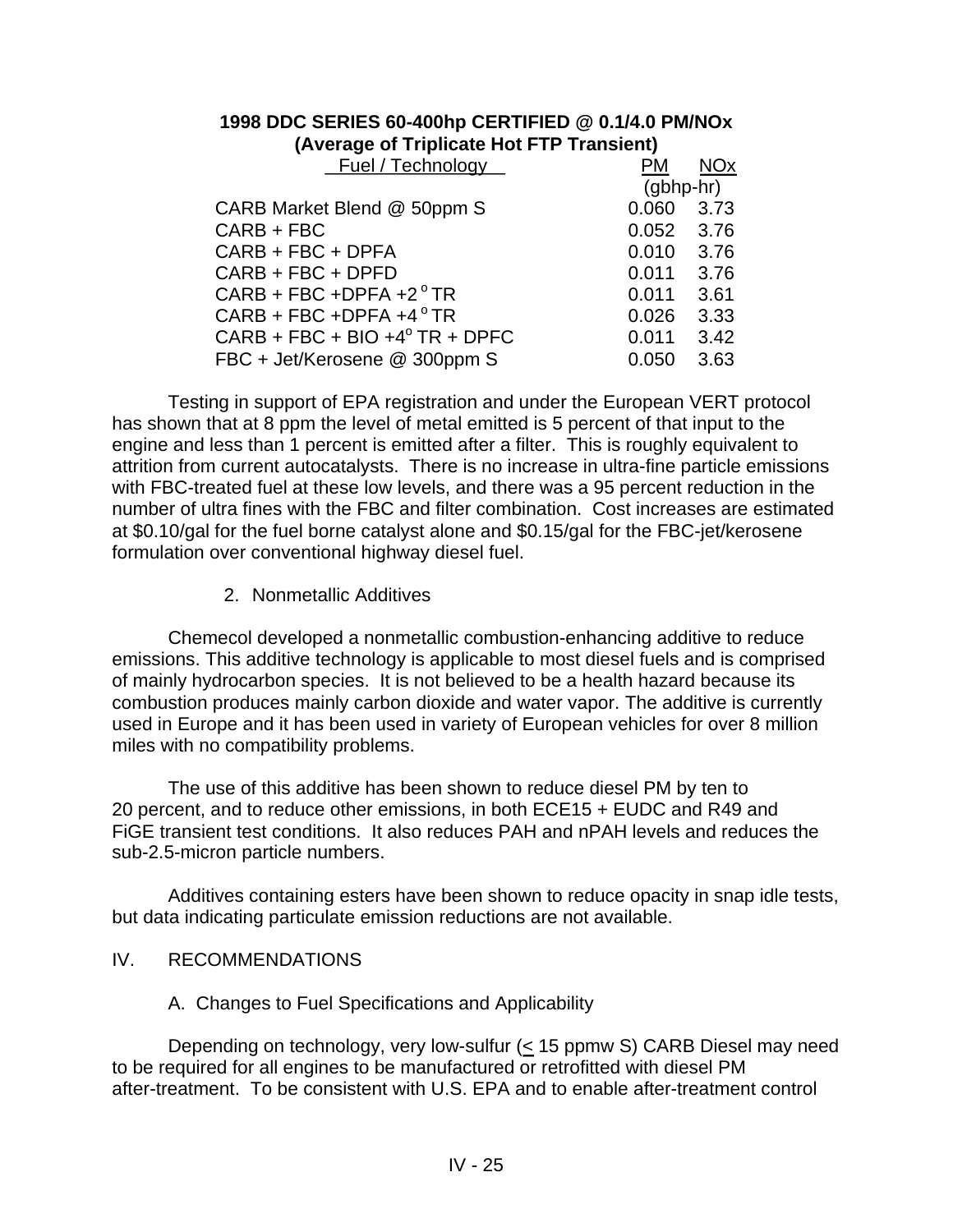technologies for off-road and stationary diesel engines; the ARB should adopt a regulation in 2001, which would require very low-sulfur CARB Diesel for all on-road, off-road, and stationary engines statewide, effective in 2006. In the regulatory development process the ARB staff should investigate the feasibility of earlier implementation.

Also, directionally, lower aromatic hydrocarbon and PAH contents and lower fuel-density may help to reduce engine-out diesel PM emissions. These fuel specifications should be evaluated for further control.

Synthetic or alternative diesel fuels may cost more than reformulated very low-sulfur CARB Diesel, but should be considered if shown to be cost-effective for diesel PM and other emission reductions. As these alternatives may result in significant benefits for higher-emitting operational categories, such as off-road engines; consideration may need to be given to operational applicability.

B. Diesel Fuel Guidance for Districts

Guidance on diesel fuel options and associated emission reductions should be developed to assist local districts in their permitting of fleets and equipment. The guidance may be especially useful in cases where control equipment retrofitting is impractical.

## V. RESEARCH NEEDS

A. Fuels

More information is needed on the emission effects of the aromatic hydrocarbon and PAH contents, and the density, of very low-sulfur CARB Diesel for various engines and run cycles. Also, more information is needed on the emissions from synthetic and alternative diesel fuels versus very low-sulfur CARB Diesel.

## VI. IMPACTS OF RECOMMENDED MEASURES

A. Particulate Matter Emission Reduction

For engines manufactured or retrofitted with after-treatment, the emission reductions with very low-sulfur CARB Diesel would be included as a result of the after-treatment. Reductions from fuel reformulation, synthetic and alternative diesel fuels, and additive-enhanced fuel are uncertain at this time; but would probably range from about 5 percent to 30 percent for diesel PM emissions.

B. Other Emissions

For engines manufactured or retrofitted with after-treatment, the emission reductions with very low-sulfur CARB Diesel would be included as a result of the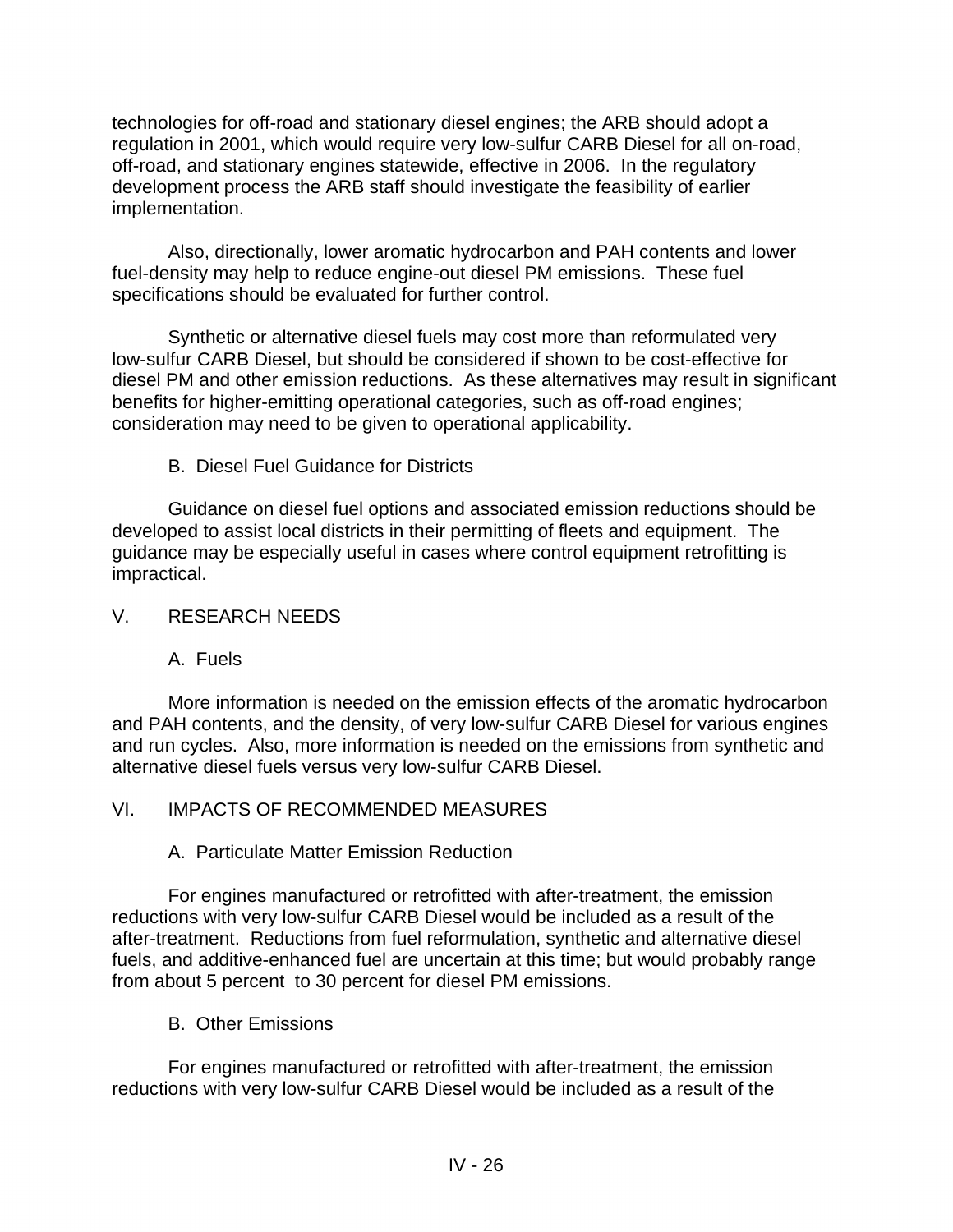after-treatment. Reductions from fuel reformulation, synthetic and alternative diesel fuels, and additive-enhanced fuel are uncertain at this time; but would be fuel and emission specific.

#### C. Cost

We estimate an incremental cost of less than \$0.05-per-gallon for production of very low-sulfur CARB Diesel. This cost should be added to the cost of after-treatment in considering the overall cost and cost-effectiveness of after-treatment.

Synthetic or alternative diesel fuels may cost more than reformulated very low-sulfur CARB Diesel, but should be considered if shown to be cost-effective for diesel PM and other emission reductions. Additive-enhanced, reformulated very low-sulfur CARB Diesel should also be considered.

## D. Other Environmental Impacts

Any changes in CARB Diesel fuel requirements would require increased refinery operations. Decreased fuel density would require an increase in fuel distribution if VFE decreases. These changes are not expected to cause significant negative environmental impacts.

Impacts of these and other potential fuel changes, if proposed as future regulations, should be evaluated as required under regulatory development. The potential environmental impacts of fuel alternatives, considered in the future for equivalency, should be addressed under the equivalency demonstration and certification application process.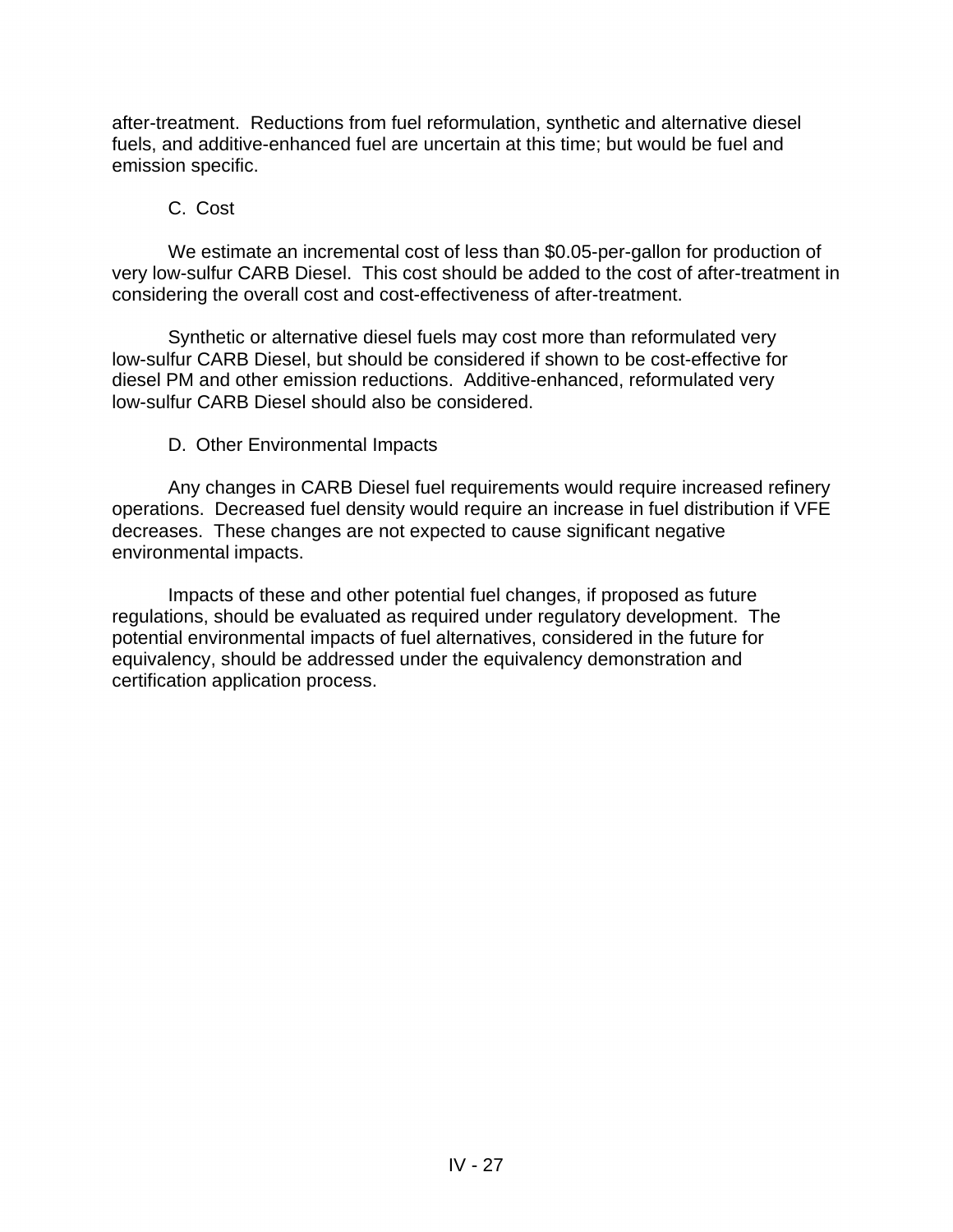#### VII. REFERENCES

- 1. ARB Staff; December 10, 1999. Staff Report: Initial Statement of Reasons Proposed Regulation for a Public Transit Bus Fleet Rule and Emission Standards for New Urban Buses. California Environmental Protection Agency, Air Resources Board, Sacramento.
- 2. ASTM D 975-96a and -98a. "Standard Specification for Diesel Fuel Oils," American Society of Testing and Materials, Committee on Standards, West Conshohocken, Pennsylvania.
- 3. ASTM D 976-91. "Standard Test Methods for Calculated Cetane Index of Distillate Fuels," American Society of Testing and Materials, Committee on Standards, West Conshohocken, Pennsylvania.
- 4. ASTM D 4737-96a. "Standard Test Method for Calculated Cetane Index by Four Variable Equation," American Society of Testing and Materials, Committee on Standards, West Conshohocken, Pennsylvania.
- 5. Owen, K; Coley, T; and Weaver, C. S; 1995. Automotive Fuels Reference Book; Second Edition; Society of Automotive Engineers, Inc; Warrendale, Pennsylvania.
- 6. Obert, E. F; 1973. Internal Combustion Engines and Air Pollution; Harper & Row, Publishers, Inc; New York.
- 7. API, 1988. Alcohols and Ethers, A Technical Assessment of Their Application as Fuels and Fuel Components; Second Edition; American Petroleum Institute; Washington, D.C.
- 8. Lee, R; Pedley, J; and Hobbs, C; 1998. "Fuel Quality Impact on Heavy Duty Diesel Emissions: – A Literature Review;" SAE 982649; Society of Automotive Engineers, Inc; Warrendale, Pennsylvania.
- 9. MECA, 1999. *Demonstration of Advanced Emission Control Technologies Enabling Diesel-Powered Heavy-Duty Engines to Achieve Low Emission Levels*, Final Report; Manufacturers of Emission Controls Association; Washington, D.C.
- 10.Darlington, T; and Kahlbaum, D; 1999. *Nationwide Emission Benefits of a Low Sulfur Diesel Fuel*; for Engine Manufacturers Association; Air Improvement Resource, Inc; Novi, Michigan.
- 11.DOE, EMA, and MECA; 2000. *Diesel Emission Control Sulfur Effects (DECSE) Program; Phase I Interim Data Report No. 4: Diesel Particulate Filters – Final Report*; sponsored by the United States Department of Energy, the Engine Manufacturers Association, and the Manufacturers of Emission Controls Association.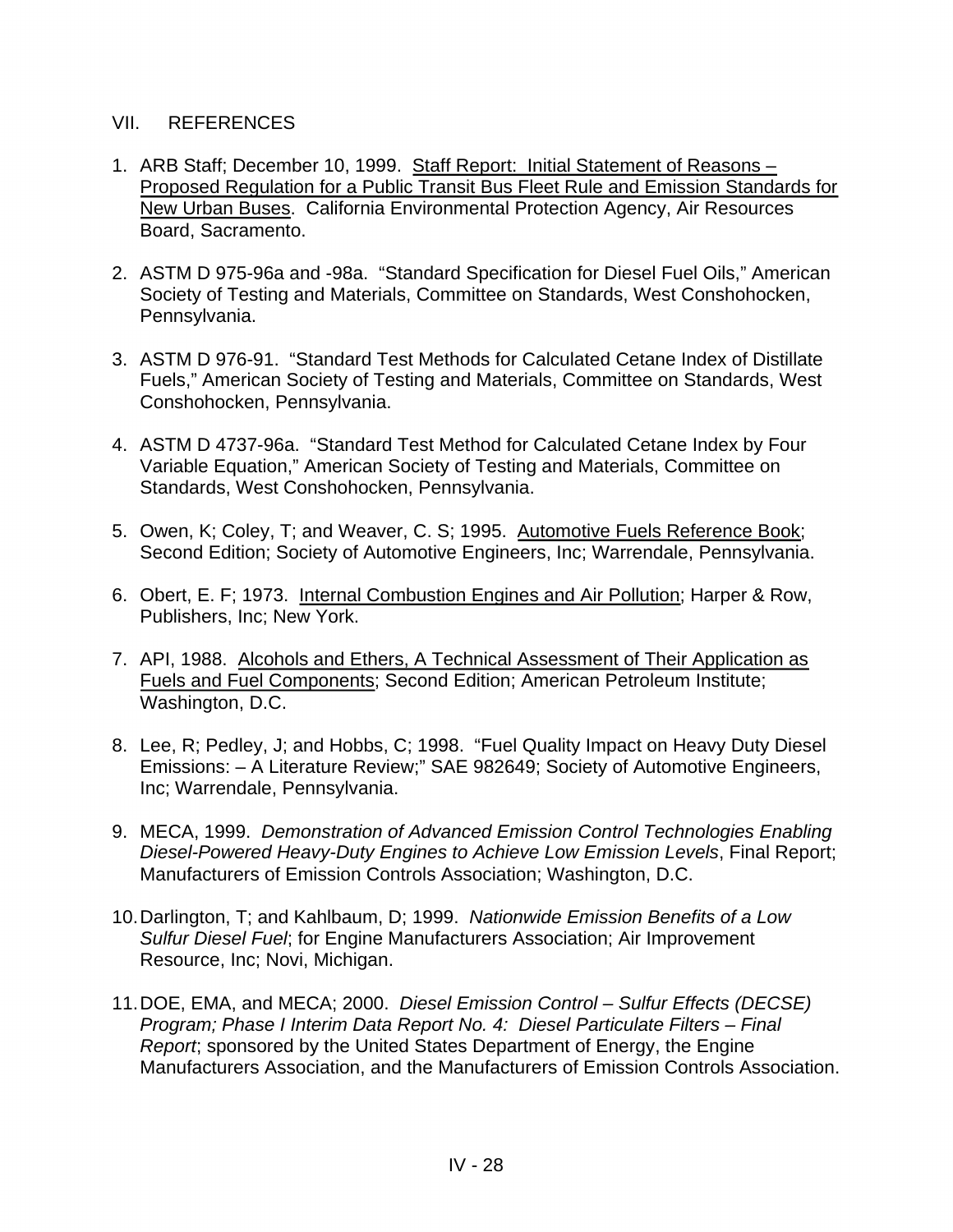- 12.U.S. EPA; May 2000. Draft Regulatory Impact Analysis for the Proposed Heavy-Duty Engine and Vehicle Standards and Highway Diesel fuel Sulfur Control Requirements Rule; EPA420-D-00-001; Assessment and Standards Division, Office of Transportation and Air Quality, United state Environmental Protection Agency; Washington, DC.
- 13.LeTavec, C; Uihlein, J; Segal, J; and Vertin, K; 2000. "EC-Diesel Technology Validation Program Interim Report;" SAE 2000-01-1854; Society of Automotive Engineers, Inc; Warrendale, Pennsylvania.
- 14.Snyder, P. V; Russell, B. J; and Schubert, P. F; 2000. "The Case for Synthetic Fuels: Enabling Technology for Advanced Engines;" Syntroleum Corporation; Tulsa, Oklahoma.
- 15.Snyder, P. V; 1999. "The Potential for GTL-Based Synthetic Fuels;" Syntroleum Corporation's Presentation to the Fuels Subcommittee; http://www.arb.ca.gov/toxics/diesel/fs/042999fsmeetsum.htm; California Air Resources Board; Sacramento, California.
- 16.Ryan, T. W. III; and Montalvo, D. A; 1997. "Emissions Performance of Fischer-Tropsch Diesel Fuels;" unpublished paper prepared for American Institute of Chemical Engineers' spring meeting; Southwest Research Institute; San Antonio, Texas.
- 17.Norton, P; Vertin, K; Bailey, B; Clark, N. N; Lyons, D. W; Goguen, S; and Eberhardt, J; 1998. "Emissions from Trucks Using Fischer-Tropsch Diesel Fuel;" SAE 982526; Society of Automotive Engineers, Inc; Warrendale, Pennsylvania.
- 18.Presentation of A-55 to ARB staff, March 7, 2000
- 19.Brown, K. F; Chadderton, J; Daly, D. T; Langer, D. A; and Duncan, D; 2000. "Opportunity for Diesel Emission Reductions Using Advanced Catalysts and Water Blend Fuel;" SAE 2000-01-0182; Society of Automotive Engineers, Inc; Warrendale, Pennsylvania.
- 20."Diesel-Ethanol Fuel Cleans Up in Early Tests," Wall Street Journal, July 19, 1999.
- 21.Klausmeier, W. H; 1999. "Microemulsion Formulations for Reducing diesel PM and NOx Emissions;" Pure Fuels USA, Inc; Paper Distributed at Fuels Subcommittee Meeting; http://www.arb.ca.gov/toxics/diesel/fs/082599fsmeetsum.htm; California Air Resources Board; Sacramento.
- 22.Klausmeier, W.H.; August 19, 2000. E-mail to Mr. Jim Guthrie of ARB Staff.
- 23. [Biodiesel Emissions, Fact Sheet; http://www.biodiesel.org/fuelfactsheets.htm#IS;](http://www.biodiesel.org/fuelfactsheets.htm#IS;National) National Biodiesel Board; Jefferson City, Missouri.